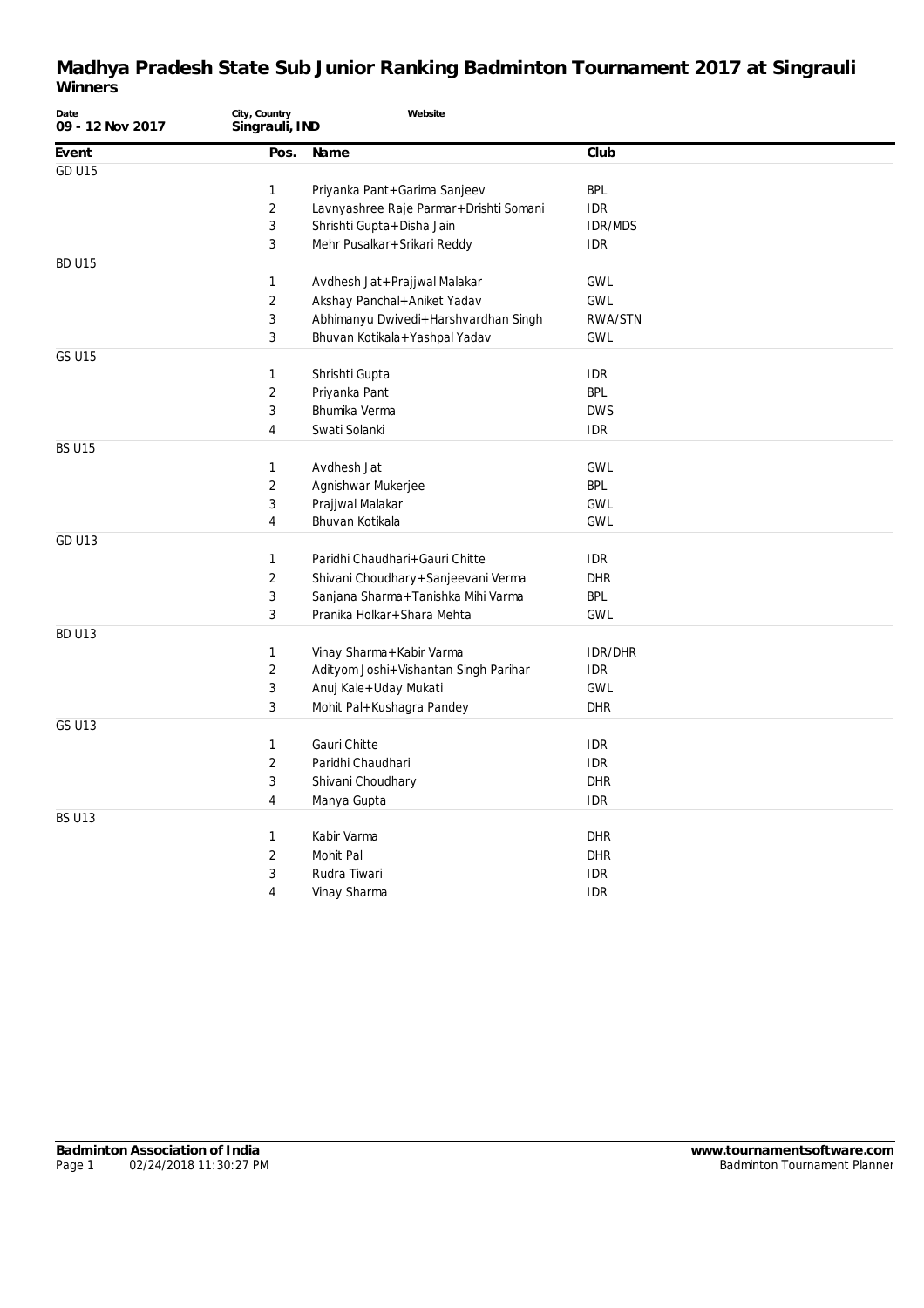| Date                  | 09 - 12 Nov 2017 | City, Country<br>Singrauli, IND              | Website                      |                                      |                                  |
|-----------------------|------------------|----------------------------------------------|------------------------------|--------------------------------------|----------------------------------|
|                       |                  |                                              |                              |                                      | Printed: 12/24/2017 8:03:46 PM   |
| St.                   | City             | Round 1                                      | Round 2                      | Round 3                              | Round 4                          |
| 1                     | <b>DHR</b>       | Kabir VARMA [1]                              | Kabir VARMA [1]              |                                      |                                  |
| $\overline{2}$<br>3   | SGU              | Bye 1<br>Raunak KUMAR                        | #1:                          | Kabir VARMA [1]                      |                                  |
| $\sqrt{4}$            |                  | Bye 17                                       | Raunak KUMAR                 | #65: 30-4                            |                                  |
| 5                     | <b>STN</b>       | Divyansh PANDEY                              | #2:<br>Divyansh PANDEY       |                                      | Kabir VARMA [1]<br>#97: 30-8     |
| 6                     |                  | <b>Bye 33</b>                                | #3:                          | Arnav GUPTA                          |                                  |
| 7<br>$\overline{8}$   | <b>GWL</b>       | <b>Arnav GUPTA</b><br><b>Bye 49</b>          | Arnav GUPTA                  | #66: 30-22                           |                                  |
| $\overline{9}$        | <b>SHV</b>       | Abaan Sajid KHAN                             | #4:                          |                                      |                                  |
| 10                    |                  | Bye 9                                        | Abaan Sajid KHAN<br>#5:      | Yash DAVE                            |                                  |
| 11                    | <b>BPL</b>       | Yash DAVE                                    | Yash DAVE                    | #67: 30-11                           |                                  |
| $\overline{12}$<br>13 | SGU              | <b>Bye 25</b><br>Pranshu TIRKEY              | #6:                          |                                      | Raghuveer PINGLE                 |
| 14                    |                  | <b>Bye 41</b>                                | Pranshu TIRKEY               |                                      | #98: 30-11                       |
| $\overline{15}$       | <b>IDR</b>       | Raghuveer PINGLE                             | #7:                          | Raghuveer PINGLE                     |                                  |
| 16                    |                  | <b>Bve 57</b>                                | Raghuveer PINGLE<br>#8:      | #68: 30-11                           |                                  |
| 17                    | <b>DHR</b>       | Kushagra PANDEY [8]                          | Kushagra PANDEY [8]          |                                      |                                  |
| $\overline{18}$<br>19 | <b>GWL</b>       | Bye 5<br>Pranay WARATHE                      | #9:                          | Pranay WARATHE                       |                                  |
| 20                    |                  | <b>Bye 21</b>                                | Pranay WARATHE               | #69: 30-25                           |                                  |
| 21                    | <b>DHR</b>       | Naivaidhya PANDEY                            | #10:<br>Naivaidhya PANDEY    |                                      | Pranay WARATHE<br>#99: 30-15     |
| $\overline{22}$       |                  | Bye 37                                       | #11:                         | Naivaidhya PANDEY                    |                                  |
| $\overline{23}$       | <b>GWL</b>       | Aryan SHARMA<br><b>Bye 53</b>                | Aryan SHARMA                 | #70: 30-16                           |                                  |
| 24<br>25              | <b>NSP</b>       | Nachiket AGRAWAL                             | #12:                         |                                      |                                  |
| 26                    |                  | <b>Bye 13</b>                                | Nachiket AGRAWAL             |                                      |                                  |
| 27                    | SGU              | P TIRKY                                      | #13:<br>P TIRKY              | Nachiket AGRAWAL<br>#71: w.o.        |                                  |
| $\overline{28}$       |                  | <b>Bye 29</b>                                | #14                          |                                      | Utkarsh MOURYA                   |
| 29<br>30              | JBP              | Anagh MISHRA<br><b>Bye 45</b>                | Anagh MISHRA                 |                                      | #100: 30-16                      |
| 31                    | <b>BPL</b>       | Rishit MALVIYA                               | #15:                         | Utkarsh MOURYA                       |                                  |
| $\overline{32}$       | <b>GWL</b>       | Utkarsh MOURYA                               | Utkarsh MOURYA<br>#16: W.0.  | #72: 30-17                           |                                  |
| $\overline{33}$       | <b>IDR</b>       | Rudra TIWARI [3]                             | Rudra TIWARI [3]             |                                      |                                  |
| 34<br>$\overline{35}$ | <b>STN</b>       | Bye 3<br>Katash GUPTA                        | #17:                         | Rudra TIWARI [3]                     |                                  |
| 36                    |                  | <b>Bye 19</b>                                | Katash GUPTA                 | #73:30-0                             |                                  |
| $\overline{37}$       | <b>BPL</b>       | Hardik KUMAR                                 | #18:<br>Hardik KUMAR         |                                      | Rudra TIWARI [3]<br>#101: 30-9   |
| 38                    |                  | <b>Bye 35</b>                                | #19:                         | Aishwary THEKAR                      |                                  |
| 39<br>40              | <b>BGT</b>       | <b>Aishwary THEKAR</b><br><b>Bye 51</b>      | Aishwary THEKAR              | $#74$ : w.o.                         |                                  |
| 41                    | SGU              | Kanishk SINGH                                | #20:                         |                                      |                                  |
| 42                    |                  | <b>Bye 11</b>                                | Kanishk SINGH                |                                      |                                  |
| $\overline{43}$       | $\overline{IDR}$ | Akshay VIDWANS                               | #21:<br>Akshay VIDWANS       | <b>Akshay VIDWANS</b><br>$#75:30-15$ |                                  |
| 44                    |                  | <b>Bye 27</b>                                | #22:                         |                                      | Akshay VIDWANS                   |
| 45<br>46              | JBP              | Shlok SETHI<br>Bye $43$                      | Shlok SETHI                  |                                      | #102: 30-28                      |
| 47                    | <b>GWL</b>       | Aadarsh THAKUR                               | #23:                         | Aadarsh THAKUR                       |                                  |
| $\overline{48}$       | <b>SGU</b>       | Shirsh OMI                                   | Aadarsh THAKUR<br>#24: 30-11 | #76: 30-3                            |                                  |
| 49                    | <b>IDR</b>       | Mantra SONEJA [6]                            | Mantra SONEJA [6]            |                                      |                                  |
| 50<br>51              | <b>RWA</b>       | Bye 7<br>Arijeet SINGH                       | #25:                         | Mantra SONEJA [6]                    |                                  |
| $\overline{52}$       |                  | Bye $23$                                     | Arijeet SINGH                | #77: 30-12                           |                                  |
| $\overline{53}$       | <b>STN</b>       | <b>Arnab CHATURVEI</b>                       | #26:<br>Arnab CHATURVEI      |                                      | Mantra SONEJA [6]<br>$#103:30-7$ |
| 54                    |                  | <b>Bye 39</b>                                | #27:                         | Ritvik GUPTA                         |                                  |
| 55<br>$\overline{56}$ | IDR              | Ritvik GUPTA                                 | Ritvik GUPTA                 | #78: 30-12                           |                                  |
| 57                    | <b>BPL</b>       | <b>Bye 55</b><br>Nadir ANSARI                | #28:                         |                                      |                                  |
| 58                    |                  | <b>Bye 15</b>                                | Nadir ANSARI                 |                                      |                                  |
| 59                    | <b>JBP</b>       | Roshan KOHLI                                 | #29:<br>Roshan KOHLI         | Roshan KOHLI<br>#79: 30-23           |                                  |
| 60                    |                  | <b>Bye 31</b>                                | #30:                         |                                      | Angad MUCHHAL                    |
| 61<br>62              | SGU              | <b>Bhumit KUMAR</b><br><b>Bve 47</b>         | <b>Bhumit KUMAR</b>          |                                      | #104: 30-5                       |
| 63                    | <b>DHR</b>       | Angad MUCHHAL                                | #31:                         | Angad MUCHHAL                        |                                  |
| 64                    | <b>MDL</b>       | Mridul BHIRYANI                              | Angad MUCHHAL<br>#32: 30-15  | #80: 30-11                           |                                  |
|                       |                  |                                              |                              |                                      |                                  |
|                       |                  | # Seeded Players                             | # Alternates                 | Replacing                            | Draw date/time:                  |
|                       |                  | 1 Kabir VARMA<br>2 Uday MUKATI               |                              |                                      | Last Direct Acceptance           |
|                       |                  | 3 Rudra TIWARI                               |                              |                                      | Player representatives           |
|                       |                  | 4 Vinay SHARMA                               |                              |                                      |                                  |
|                       |                  | 5 Vishantan Singh PARIHAR<br>6 Mantra SONEJA |                              |                                      | Signature                        |
|                       | 7 Anuj KALE      |                                              |                              |                                      |                                  |

Brijesh Dutt Gour

8 Kushagra PANDEY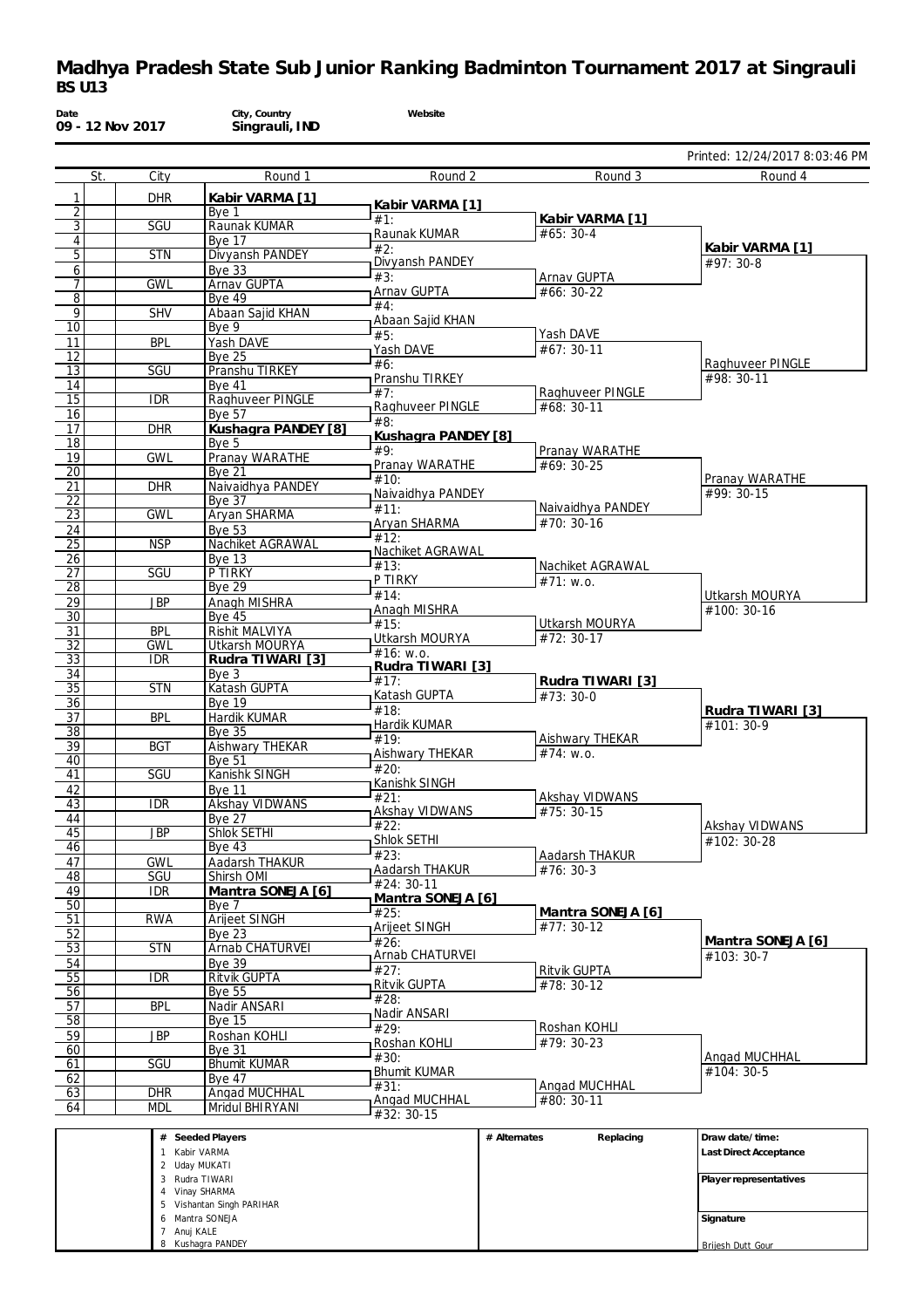| Date                    | 09 - 12 Nov 2017 | City, Country<br>Singrauli, IND       | Website                   |                           |                                |
|-------------------------|------------------|---------------------------------------|---------------------------|---------------------------|--------------------------------|
|                         |                  |                                       |                           |                           | Printed: 12/24/2017 8:03:46 PM |
| St.                     | City             | Round 1                               | Round 2                   | Round 3                   | Round 4                        |
| 65                      | <b>GWL</b>       | Prakhar SRIVASTAV                     | Prakhar SRIVASTAV         |                           |                                |
| 66<br>67                | <b>JBP</b>       | Sargun BATRA<br><b>Bye 48</b>         | #33: W.0.                 | Prakhar SRIVASTAV         |                                |
| 68                      | <b>HSG</b>       | Aryan JOSEPH                          | Aryan JOSEPH              | $#81:$ W.O.               |                                |
| 69                      |                  | <b>Bye 32</b>                         | #34:<br>Harshul NARANG    |                           | Adityom JOSHI<br>#105: 30-5    |
| 70                      | <b>BPL</b>       | Harshul NARANG                        | #35:                      | Adityom JOSHI             |                                |
| 71<br>72                | <b>IDR</b>       | <b>Bve 16</b><br>Adityom JOSHI        | Adityom JOSHI             | #82: 30-4                 |                                |
| 73                      |                  | <b>Bye 56</b>                         | #36:                      |                           |                                |
| 74                      | SGU              | Rawish KUMAR                          | Rawish KUMAR<br>#37:      | Rawish KUMAR              |                                |
| 75                      |                  | <b>Bye 40</b>                         | Dimond BHATIA             | #83: w.o.                 |                                |
| 76<br>77                | <b>STN</b>       | <b>Dimond BHATIA</b><br><b>Bye 24</b> | #38:                      |                           | V. PARIHAR [5]                 |
| <b>78 WDN</b>           | <b>BGT</b>       | Vedant KOCHAR                         | Vedant KOCHAR             |                           | #106: 30-5                     |
| 79                      |                  | Bye <sub>8</sub>                      | #39:                      | V. PARIHAR [5]            |                                |
| 80                      | <b>IDR</b>       | V. PARIHAR [5]                        | V. PARIHAR [5]<br>#40:    | #84: No Match             |                                |
| 81                      | <b>BPL</b>       | Sarthak MARAN                         | Saharth RANA              |                           |                                |
| 82<br>83                | SGU              | Saharth RANA<br><b>Bye 44</b>         | #41: 30-12                | Aditya JAIN               |                                |
| 84                      | <b>IDR</b>       | Aditya JAIN                           | Aditya JAIN               | #85: 30-8                 |                                |
| 85                      |                  | <b>Bye 28</b>                         | #42:<br>Arman Sajid KHAN  |                           | Aditya JAIN<br>#107: 30-22     |
| 86                      | <b>SHV</b>       | Arman Sajid KHAN                      | #43:                      | Dev KUMAWAT               |                                |
| 87<br>88                | <b>GWL</b>       | <b>Bye 12</b><br>Dev KUMAWAT          | Dev KUMAWAT               | #86: w.o.                 |                                |
| 89                      |                  | Bye $52$                              | #44:                      |                           |                                |
| 90                      | <b>BPL</b>       | <b>Ishaan PANT</b>                    | Ishaan PANT               |                           |                                |
| 91                      |                  | <b>Bye 36</b>                         | #45:<br>Suryansh MARATHE  | Ishaan PANT<br>#87: 30-17 |                                |
| 92                      | <b>JBP</b>       | Suryansh MARATHE                      | #46:                      |                           | Vinay SHARMA [4]               |
| 93<br>94                | <b>MDL</b>       | <b>Bye 20</b><br>Anurag KUCHWAHA      | Anurag KUCHWAHA           |                           | #108: 30-11                    |
| 95                      |                  | Bve 4                                 | #47:                      | Vinay SHARMA [4]          |                                |
| 96                      | <b>IDR</b>       | Vinay SHARMA [4]                      | Vinay SHARMA [4]          | #88: 30-2                 |                                |
| 97                      | <b>IDR</b>       | Vansh BANSAL                          | #48:<br>Vansh BANSAL      |                           |                                |
| 98<br>99                | SGU              | Aditya PRAKASH                        | #49: 30-11                | Mohit PAL                 |                                |
| 100                     | <b>DHR</b>       | <b>Bye 46</b><br><b>Mohit PAL</b>     | Mohit PAL                 | $#89:30-14$               |                                |
| 101                     |                  | <b>Bye 30</b>                         | #50:                      |                           | Mohit PAL                      |
| 102                     | <b>GWL</b>       | Ranveer SILAWAT                       | Ranveer SILAWAT<br>#51:   | Ranveer SILAWAT           | #109: 30-7                     |
| 103                     |                  | <b>Bye 14</b>                         | Devansh AGARWAL           | $#90: 30-23$              |                                |
| 104<br>105              | <b>STN</b>       | Devansh AGARWAL<br><b>Bye 54</b>      | #52:                      |                           |                                |
| 106                     | <b>BPL</b>       | Yuvan Krishna KOLLI                   | Yuvan Krishna KOLLI       |                           |                                |
| $\overline{107}$        |                  | Вуе 38                                | #53:<br>Abhijit DWIVEDI   | Yuvan Krishna KOLLI       |                                |
| 108                     | <b>RWA</b>       | Abhijit DWIVEDI                       | #54:                      | $#91:30-3$                | Anuj KALE [7]                  |
| $\overline{109}$        |                  | <b>Bve 22</b>                         | Shlok CHOKSEY             |                           | #110: 30-15                    |
| 110<br>111              | <b>JBP</b>       | Shlok CHOKSEY<br>Bye 6                | #55:                      | Anuj KALE [7]             |                                |
| $\overline{112}$        | <b>GWL</b>       | Anuj KALE [7]                         | Anuj KALE [7]             | #92: 30-10                |                                |
| 113                     |                  | <b>Bye 58</b>                         | #56:<br>Kovid GUPTA       |                           |                                |
| 114                     | IDR              | <b>Kovid GUPTA</b>                    | #57:                      | Kovid GUPTA               |                                |
| $\overline{115}$        |                  | <b>Bye 42</b>                         | Prajjwal GOLASH           | #93: 30-22                |                                |
| 116<br>$\overline{117}$ | <b>GWL</b>       | Prajjwal GOLASH<br><b>Bye 26</b>      | #58:                      |                           | Kovid GUPTA                    |
| 118                     | SGU              | Rishi KUMAR                           | Rishi KUMAR               |                           | #111: 30-20                    |
| 119                     |                  | <b>Bye 10</b>                         | #59:<br>Chetan KOLLI      | Rishi KUMAR<br>#94: 30-9  |                                |
| 120                     | <b>BPL</b>       | Chetan KOLLI                          | #60:                      |                           |                                |
| 121<br><b>122 WDN</b>   | <b>BGT</b>       | <b>Bye 50</b><br>Dhruv VASHU          | Dhruv VASHU               |                           |                                |
| 123                     |                  | Bye 34                                | #61:                      | Shivansh TIWARI           |                                |
| 124                     | SGU              | Shivansh TIWARI                       | Shivansh TIWARI           | #95: No Match             |                                |
| 125                     |                  | Bye 18                                | #62:<br>Aditya KHANDELWAL |                           | Uday MUKATI [2]<br>#112: 30-8  |
| 126                     | <b>MDL</b>       | Aditya KHANDELWAL                     | #63:                      | Uday MUKATI [2]           |                                |
| 127<br>128              | <b>GWL</b>       | Bye 2<br>Uday MUKATI [2]              | Uday MUKATI [2]           | #96: w.o.                 |                                |
|                         |                  |                                       | #64:                      |                           |                                |
|                         |                  | # Seeded Players                      |                           | # Alternates<br>Replacing | Draw date/time:                |
|                         |                  | 1 Kabir VARMA                         |                           |                           | Last Direct Acceptance         |
|                         |                  | 2 Uday MUKATI                         |                           |                           |                                |
|                         |                  | 3 Rudra TIWARI<br>4 Vinay SHARMA      |                           |                           | Player representatives         |
|                         |                  | 5 Vishantan Singh PARIHAR             |                           |                           |                                |

6 Mantra SONEJA 7 Anuj KALE 8 Kushagra PANDEY

**Signature** Brijesh Dutt Gour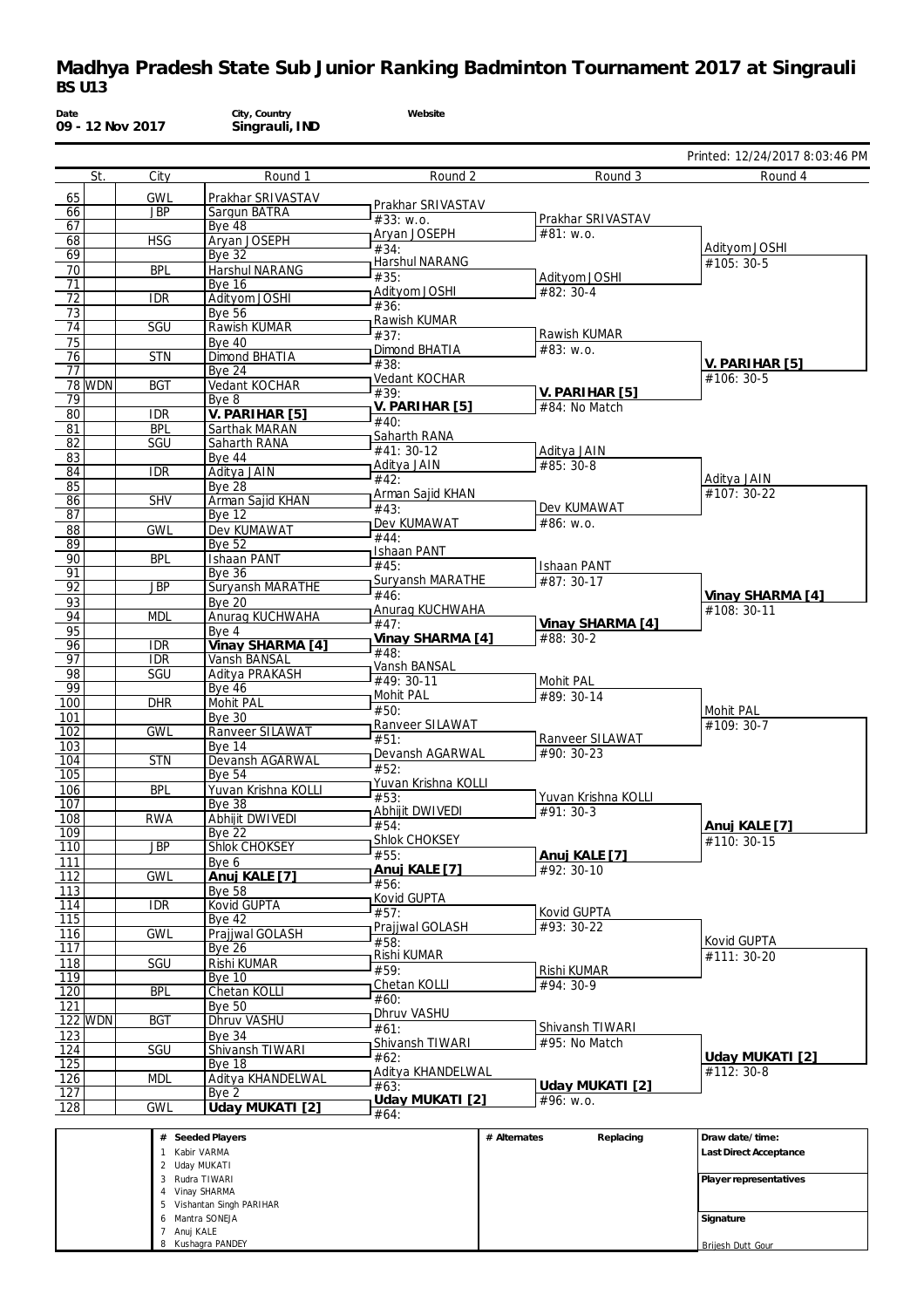

Brijesh Dutt Gour

8 Kushagra PANDEY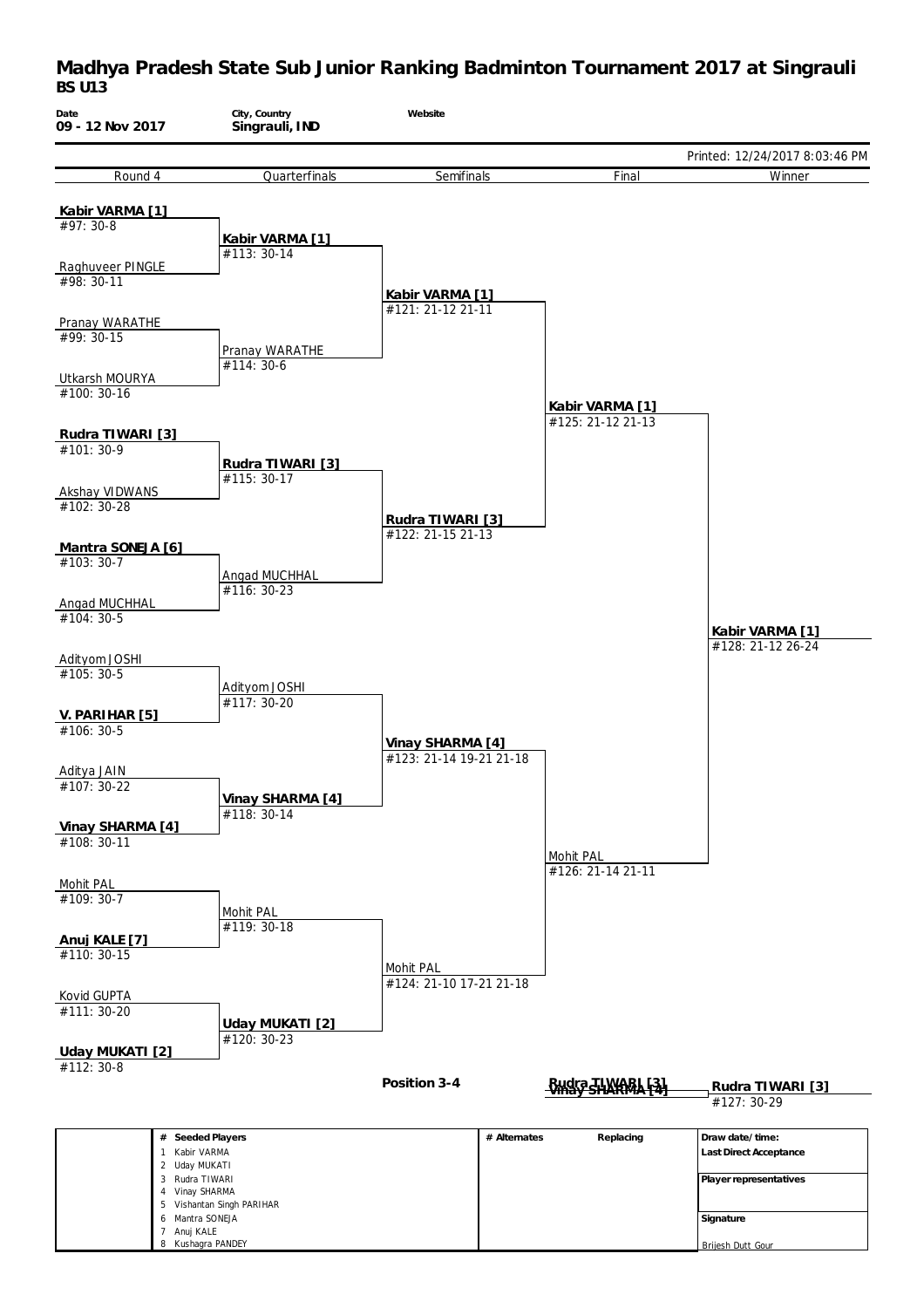| Date           |            | 09 - 12 Nov 2017         | City, Country<br>Singrauli, IND        | Website                       |                              |                                           |                                |
|----------------|------------|--------------------------|----------------------------------------|-------------------------------|------------------------------|-------------------------------------------|--------------------------------|
|                |            |                          |                                        |                               |                              |                                           | Printed: 12/24/2017 8:04:30 PM |
|                | St.        | City                     | Round 1                                | Round 2                       | Quarterfinals                | Semifinals                                | Final                          |
|                |            | <b>GWL</b>               | Anuj KALE [1]                          |                               |                              |                                           |                                |
| $\mathbf{1}$   |            | <b>GWL</b>               | Uday MUKATI                            | Anuj KALE [1]                 |                              |                                           |                                |
|                |            |                          |                                        | <b>Uday MUKATI</b>            | Anuj KALE [1]                |                                           |                                |
| $\overline{2}$ |            | <b>SHV</b>               | Bye 1<br>Abaan Saiid KHAN              | #1:                           | <b>Uday MUKATI</b>           |                                           |                                |
| 3              |            | <b>SHV</b>               | Arman Sajid KHAN                       | Aditya JAIN                   | $#17: 30-22$                 |                                           |                                |
|                |            | <b>IDR</b><br><b>IDR</b> | Aditya JAIN                            | Akshay VIDWANS                |                              | Anuj KALE [1]                             |                                |
| 4              |            | <b>BPL</b>               | Akshay VIDWANS<br><b>Yash DAVE</b>     | #2: W.0.                      |                              | Uday MUKATI                               |                                |
| 5              |            | <b>BPL</b>               | Rishit MALVIYA                         | Shlok CHOKSEY                 |                              | #25: 21-12 21-6                           |                                |
|                |            | <b>JBP</b>               | Shlok CHOKSEY                          | Shlok SETHI                   |                              |                                           |                                |
| 6              |            | <b>JBP</b><br>SGU        | Shlok SETHI<br><b>Rishi KUMAR</b>      | #3: W.0.                      | Rishi KUMAR<br>Kanishk SINGH |                                           |                                |
| $\overline{7}$ |            | SGU                      | Kanishk SINGH                          | Rishi KUMAR                   | #18: 30-7                    |                                           |                                |
|                |            | <b>MDL</b>               | Mridul BHIRYANI                        | Kanishk SINGH                 |                              |                                           |                                |
| 8              |            | <b>MDL</b><br><b>IDR</b> | Aditya KHANDELWAL<br>Vansh BANSAL [3]  | $#4$ : W.O.                   |                              |                                           | Vinay SHARMA                   |
| 9              |            | <b>IDR</b>               | Mantra SONEJA                          | Vansh BANSAL [3]              |                              |                                           | Kabir VARMA<br>#29: 21-4 21-18 |
|                |            |                          |                                        | Mantra SONEJA                 |                              |                                           |                                |
| 10             |            |                          | Bye 3                                  | #5:                           | Vansh BANSAL [3]             |                                           |                                |
| 11             |            | <b>SGU</b><br>SGU        | Raunak KUMAR<br>Rawish KUMAR           | Devansh AGARWAL               | Mantra SONEJA                |                                           |                                |
|                |            | <b>STN</b>               | Devansh AGARWAL                        | Arnab CHATURVEI               | #19: 30-8                    |                                           |                                |
| 12             |            | <b>STN</b>               | Arnab CHATURVEI                        | #6: w.o.                      |                              | Vinay SHARMA                              |                                |
|                |            | <b>IDR</b>               | Vinay SHARMA                           |                               |                              | Kabir VARMA                               |                                |
| 13             |            | <b>DHR</b><br><b>DHR</b> | Kabir VARMA<br><b>Angad MUCHHAL</b>    | Vinay SHARMA<br>Kabir VARMA   |                              | #26: 21-16 21-11                          |                                |
| 14             |            | <b>DHR</b>               | Naivaidhya PANDEY                      | #7:30-10                      | Vinay SHARMA                 |                                           |                                |
|                |            | <b>GWL</b>               | Ranveer SILAWAT                        |                               | Kabir VARMA                  |                                           |                                |
| 15             |            | <b>GWL</b><br>JBP        | Prakhar SRIVASTAV<br>Sargun BATRA      | Ranveer SILAWAT               | #20: 30-5                    |                                           |                                |
| 16             |            | <b>JBP</b>               | Anagh MISHRA                           | Prakhar SRIVASTAV<br>#8: w.o. |                              |                                           | Vinay SHARMA                   |
|                |            | <b>NSP</b>               | Shreeyanshu GHOSH                      |                               |                              |                                           | Kabir VARMA                    |
| 17             |            | <b>STN</b><br><b>SGU</b> | Divyansh PANDEY<br>Shirsh OMI          | Shreeyanshu GHOSH             |                              |                                           | #31: 21-12 21-10               |
| 18             |            | SGU                      | Shivansh TIWARI                        | Divyansh PANDEY<br>$#9:30-10$ | Adityom JOSHI                |                                           |                                |
|                |            | <b>IDR</b>               | Adityom JOSHI                          |                               | V. PARIHAR                   |                                           |                                |
| 19             |            | <b>IDR</b>               | V. PARIHAR                             | Adityom JOSHI                 | #21: 30-11                   |                                           |                                |
| 20             |            | <b>GWL</b><br><b>GWL</b> | Prajjwal GOLASH<br>Dev KUMAWAT         | V. PARIHAR<br>#10: 30-15      |                              | Adityom JOSHI                             |                                |
|                |            | <b>SGU</b>               | <b>Bhumit KUMAR</b>                    |                               |                              | V. PARIHAR                                |                                |
| 21             |            | SGU                      | Aditya PRAKASH                         | <b>Bhumit KUMAR</b>           |                              | #27: 21-14 21-7                           |                                |
| 22             |            | <b>GWL</b><br><b>GWL</b> | Utkarsh MOURYA<br>Aryan SHARMA         | Aditya PRAKASH                | Y. KOLLI [4]                 |                                           |                                |
|                |            |                          |                                        | #11: 30-26                    | Ishaan PANT                  |                                           |                                |
| 23             |            |                          | Bye 4                                  | Y. KOLLI [4]                  | #22: 30-25                   |                                           |                                |
|                |            | <b>BPL</b>               | <b>Y. KOLLI</b> [4]                    | <b>Ishaan PANT</b>            |                              |                                           |                                |
| $\frac{24}{ }$ |            | <b>BPL</b><br><b>DHR</b> | <b>Ishaan PANT</b><br><b>Mohit PAL</b> | #12:                          |                              |                                           | Adityom JOSHI<br>V. PARIHAR    |
| 25             |            | <b>DHR</b>               | Kushagra PANDEY                        | Mohit PAL                     |                              |                                           | #30: 21-13 19-21 21-13         |
|                |            | <b>GWL</b>               | <b>Aadarsh THAKUR</b>                  | Kushagra PANDEY               |                              |                                           |                                |
| 26             | <b>WDN</b> | <b>GWL</b><br><b>BGT</b> | Pranay WARATHE<br>Vedant KOCHAR        | #13: 30-25                    | Mohit PAL<br>Kushagra PANDEY |                                           |                                |
| 27             |            | <b>BGT</b>               | Aishwary THEKAR                        | Saharth RANA                  | #23:30-16                    |                                           |                                |
|                |            | <b>SGU</b>               | Saharth RANA                           | Pranshu TIRKEY                |                              |                                           |                                |
| 28             |            | SGU                      | Pranshu TIRKEY                         | #14: No Match                 |                              | Mohit PAL                                 |                                |
| 29             |            | <b>JBP</b><br><b>JBP</b> | Roshan KOHLI<br>Suryansh MARATHE       | Chetan KOLLI                  |                              | Kushaqra PANDEY<br>#28: 21-14 23-25 21-12 |                                |
|                |            | <b>BPL</b>               | Chetan KOLLI                           | Harshul NARANG                |                              |                                           |                                |
| 30             |            | <b>BPL</b>               | Harshul NARANG                         | #15: 30-25                    | R. PINGLE [2]                |                                           |                                |
|                |            |                          |                                        | R. PINGLE [2]                 | Rudra TIWARI                 |                                           |                                |
| 31             |            | IDR                      | Bye 2<br>R. PINGLE [2]                 | Rudra TIWARI                  | $#24:30-2$                   |                                           |                                |
| 32             |            | <b>IDR</b>               | Rudra TIWARI                           | #16:                          |                              |                                           |                                |
|                |            |                          |                                        |                               |                              |                                           |                                |

| # Seeded Players         | # Alternates | Replacing | Draw date/time:        |
|--------------------------|--------------|-----------|------------------------|
| Anuj KALE                |              |           | Last Direct Acceptance |
| Uday MUKATI              |              |           |                        |
| 2 Raghuveer PINGLE       |              |           | Player representatives |
| Rudra TIWARI             |              |           |                        |
| 3 Vansh BANSAL           |              |           |                        |
| Mantra SONEJA            |              |           | Signature              |
| Yuvan Krishna KOLLI<br>4 |              |           |                        |
| Ishaan PANT              |              |           | Brijesh Dutt Gour      |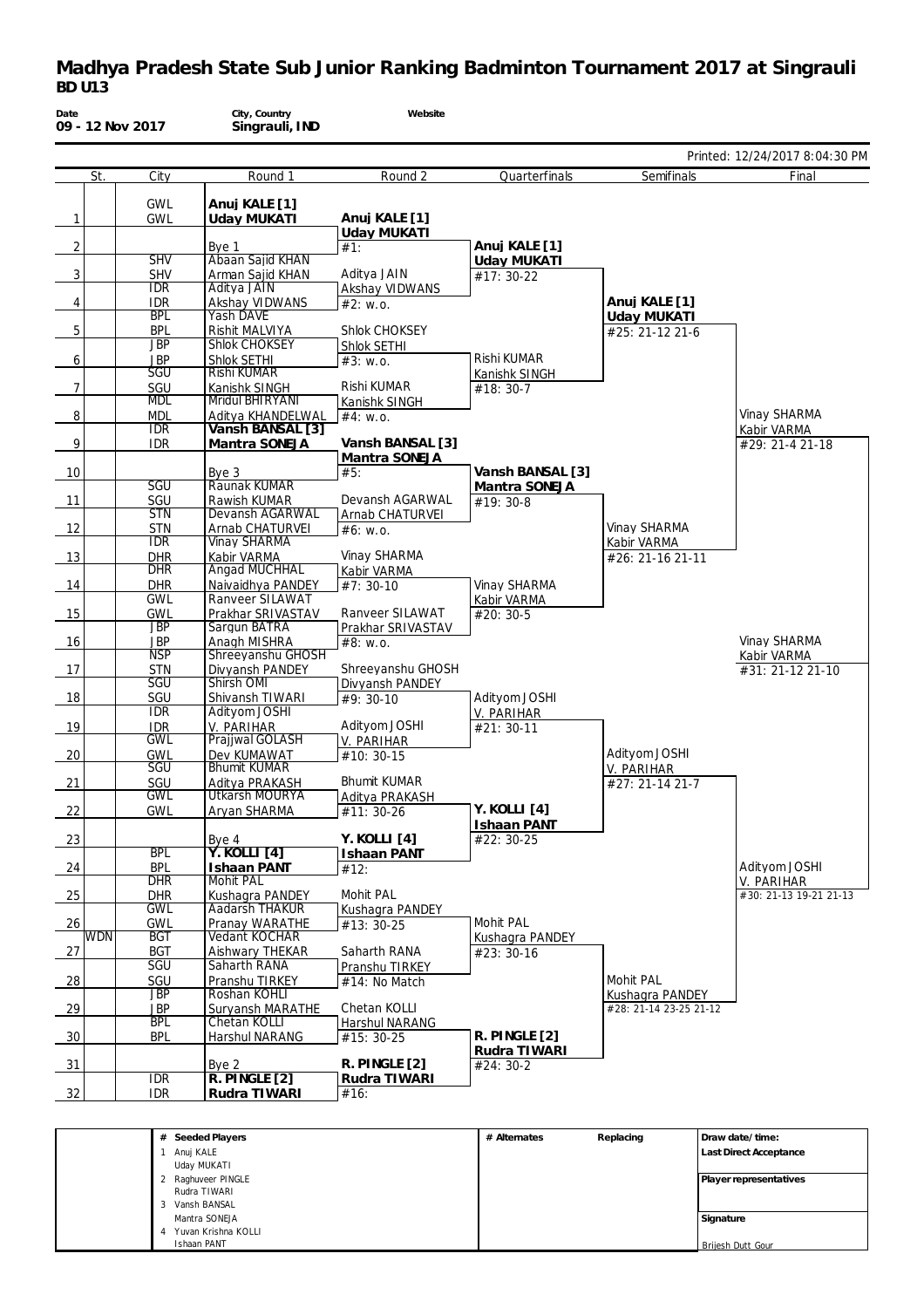| Date           |       | 09 - 12 Nov 2017 | City, Country<br>Singrauli, IND | Website                             |                                 |                                            |                                            |
|----------------|-------|------------------|---------------------------------|-------------------------------------|---------------------------------|--------------------------------------------|--------------------------------------------|
|                |       |                  |                                 |                                     |                                 |                                            | Printed: 12/24/2017 8:04:12 PM             |
|                | St.   | City             | Round 1                         | Round 2                             | Quarterfinals                   | Semifinals                                 | Final                                      |
| 1              |       | <b>IDR</b>       | Gauri CHITTE [1]                |                                     |                                 |                                            |                                            |
|                | 2 WDN | <b>NSP</b>       | Aishwarya MISHRA                | Gauri CHITTE [1]<br>#1: No Match    |                                 |                                            |                                            |
| 3              |       | SGU              | Dhania RANI                     |                                     | Gauri CHITTE [1]<br>#17: 30-11  |                                            |                                            |
| 4              |       | <b>BPL</b>       | Garima SAPRE                    | Garima SAPRE<br>#2: W.0.            |                                 |                                            |                                            |
| 5              |       | <b>IDR</b>       | Aadhyaa JAIN [7]                |                                     |                                 | Gauri CHITTE [1]<br>#25: 21-11 21-13       |                                            |
| 6              |       | <b>GWL</b>       | Shara MEHTA                     | Shara MEHTA<br>$#3:30-27$           |                                 |                                            |                                            |
| $\overline{7}$ |       | <b>RWA</b>       | Aastha SINGH                    |                                     | Shara MEHTA<br>#18: 30-14       |                                            |                                            |
| 8              |       | <b>IDR</b>       | Anushka SHAPURKAR $ #4$ : w.o.  | Anushka SHAPURKAR                   |                                 |                                            |                                            |
| 9              |       | <b>DHR</b>       | S. CHOUDHARY [4]                |                                     |                                 |                                            | Gauri CHITTE [1]<br>#29: 21-12 21-17       |
| 10             |       | <b>BPL</b>       | Palak YADAV                     | S. CHOUDHARY [4]<br>$#5:30-9$       |                                 |                                            |                                            |
| 11             |       | <b>BPL</b>       | Shriya DUBEY                    |                                     | S. CHOUDHARY [4]<br>#19: 30-4   |                                            |                                            |
| 12             |       | <b>IDR</b>       | Prisha GUPTA                    | Prisha GUPTA<br>#6: W.0.            |                                 |                                            |                                            |
| 13             |       | <b>IDR</b>       | Srikari REDDY [5]               |                                     |                                 | S. CHOUDHARY [4]<br>#26: 19-21 21-17 21-18 |                                            |
| 14             |       | <b>JBP</b>       | Shrikriti NAIDU                 | Srikari REDDY [5]<br>$#7:30-1$      |                                 |                                            |                                            |
| 15             |       | <b>NSP</b>       | Shri GHOSH                      |                                     | Srikari REDDY [5]<br>#20: 30-20 |                                            |                                            |
| 16             |       | <b>GWL</b>       | Pranika HOLKAR                  | Pranika HOLKAR<br>#8: 30-17         |                                 |                                            |                                            |
| 17             |       | <b>RWA</b>       | Aishwarya MISHRA                |                                     |                                 |                                            | Gauri CHITTE [1]<br>#32: 21-11 18-21 21-17 |
| 18             |       | SGU              | Shubanghi SINGH                 | Shubanghi SINGH<br>#9: W.0.         |                                 |                                            |                                            |
| 19             |       | <b>BPL</b>       | Tanishka Mihi VARMA             |                                     | Manya GUPTA [6]<br>#21: w.o.    |                                            |                                            |
| 20             |       | <b>IDR</b>       | Manya GUPTA [6]                 | Manya GUPTA [6]<br>$#10: 30-17$     |                                 |                                            |                                            |
| 21             |       | <b>IDR</b>       | Pearl GAUR                      |                                     |                                 | Manya GUPTA [6]<br>#27: 21-19 21-15        |                                            |
| 22             |       | <b>BPL</b>       | Maysha HUSSAINI                 | Pearl GAUR<br>$#11: 30-8$           |                                 |                                            |                                            |
| 23             |       | <b>IDR</b>       | Rishika JAIN                    |                                     | S. VERMA [3]<br>#22: 30-6       |                                            |                                            |
| 24             |       | <b>DHR</b>       | S. VERMA [3]                    | <b>S. VERMA [3]</b><br>#12: 30-6    |                                 |                                            |                                            |
| 25             |       | <b>BPL</b>       | Drishti RAJEEV                  |                                     |                                 |                                            | P. CHAUDHARI [2]<br>#30: 21-14 21-13       |
| 26             |       | <b>IDR</b>       | Ojaswani DUBAY                  | Drishti RAJEEV<br>#13:30-9          |                                 |                                            |                                            |
| 27             |       | <b>IDR</b>       | Keya CHANDANI                   |                                     | Aashita DUBEY [8]<br>#23: 30-23 |                                            |                                            |
| <u>28</u>      |       | <b>GWL</b>       | Aashita DUBEY [8]               | Aashita DUBEY [8]<br>$\pm 14:30-25$ |                                 |                                            |                                            |
| 29             |       | <b>BPL</b>       | Sanjana SHARMA                  |                                     |                                 | P. CHAUDHARI [2]<br>#28: 17-21 21-15 21-10 |                                            |
| 30             |       | <b>RWA</b>       | Diksha SINGH                    | Sanjana SHARMA<br>#15: W.0.         |                                 |                                            |                                            |
| 31             |       | JBP              | Ishwi NAIDU                     |                                     | P. CHAUDHARI [2]<br>#24: 30-12  |                                            |                                            |
| 32             |       | <b>IDR</b>       | P. CHAUDHARI [2]                | P. CHAUDHARI [2]<br>$#16:30-5$      |                                 |                                            |                                            |
|                |       |                  |                                 |                                     | Position 3-4                    | S. CHOUDHARY [4]                           |                                            |
|                |       |                  |                                 |                                     |                                 | Manya GUPTA [6]                            | S. CHOUDHARY [4]<br>#31: w.o.              |

| # Seeded Players    | # Alternates | Replacing | Draw date/time:        |
|---------------------|--------------|-----------|------------------------|
| Gauri CHITTE        |              |           | Last Direct Acceptance |
| 2 Paridhi CHAUDHARI |              |           |                        |
| 3 Sanjeevani VERMA  |              |           | Player representatives |
| Shivani CHOUDHARY   |              |           |                        |
| 5 Srikari REDDY     |              |           |                        |
| 6 Manya GUPTA       |              |           | Signature              |
| Aadhyaa JAIN        |              |           |                        |
| 8 Aashita DUBEY     |              |           | Brijesh Dutt Gour      |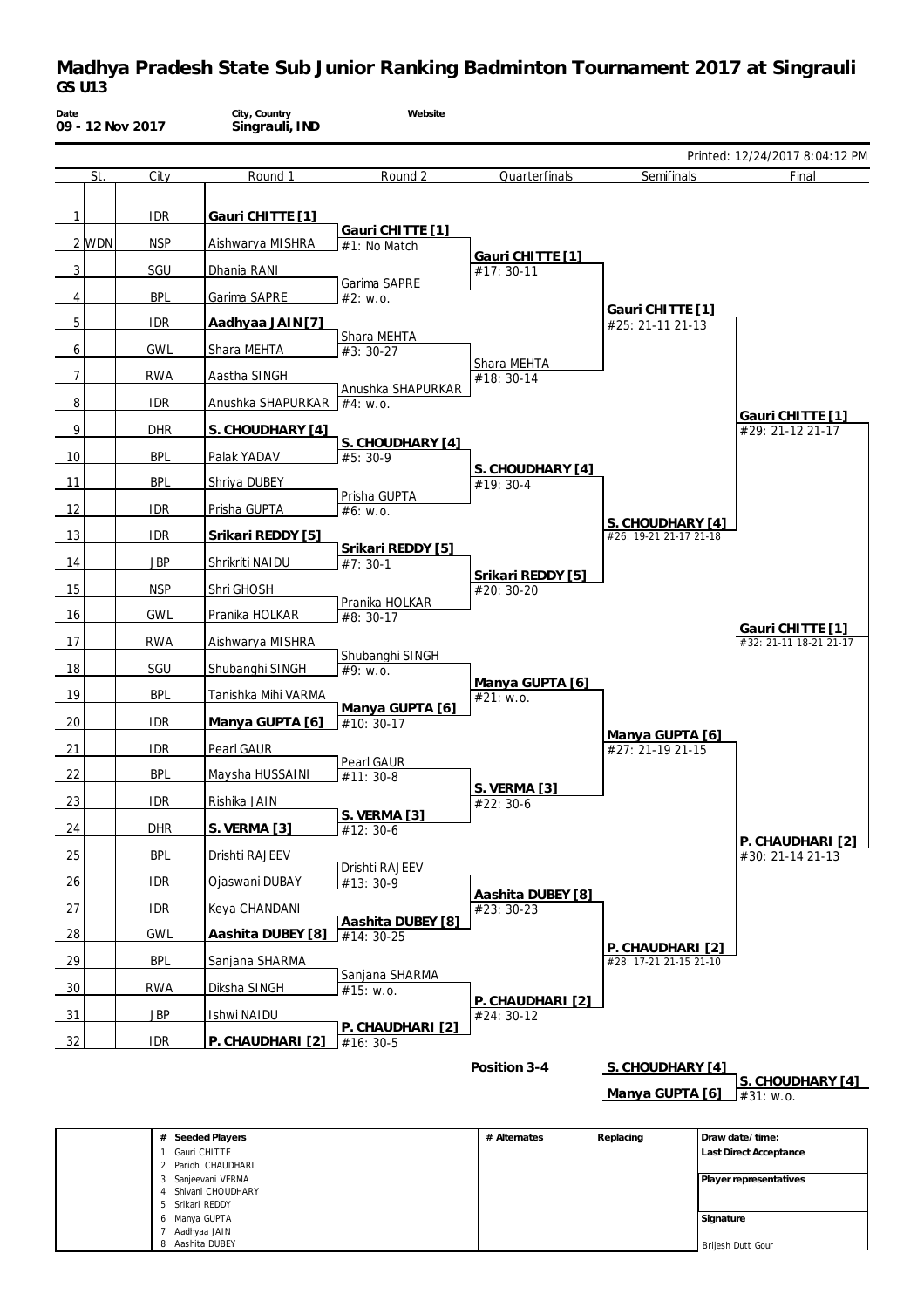| Date           |            | 09 - 12 Nov 2017         | City, Country<br>Singrauli, IND       | Website                                      |                                                        |                                                         |                                                      |
|----------------|------------|--------------------------|---------------------------------------|----------------------------------------------|--------------------------------------------------------|---------------------------------------------------------|------------------------------------------------------|
|                |            |                          |                                       |                                              |                                                        |                                                         | Printed: 12/24/2017 8:04:48 PM                       |
|                | St.        | City                     | Round 1                               | Quarterfinals                                | Semifinals                                             | Final                                                   | Winner                                               |
| $\mathbf{1}$   |            | <b>IDR</b><br><b>IDR</b> | P. CHAUDHARI [1]<br>Gauri CHITTE      |                                              |                                                        |                                                         |                                                      |
|                |            |                          |                                       | P. CHAUDHARI [1]<br>Gauri CHITTE<br>#1:      |                                                        |                                                         |                                                      |
| $\overline{2}$ |            |                          | Bye 1                                 |                                              | P. CHAUDHARI [1]                                       |                                                         |                                                      |
| 3              |            | SGU<br>SGU               | Dhania RANI<br>Shubanghi SINGH        | Dhania RANI                                  | Gauri CHITTE<br>#9: w.o.                               |                                                         |                                                      |
| 4              |            |                          | Bye 5                                 | Shubanghi SINGH<br>#2:                       |                                                        |                                                         |                                                      |
| 5              | <b>WDN</b> | <b>NSP</b><br><b>NSP</b> | Shri GHOSH<br>Aishwarya MISHRA        |                                              |                                                        | P. CHAUDHARI [1]<br>Gauri CHITTE<br>#13: 21-9 21-8      |                                                      |
| 6              |            |                          | Bye 3                                 | Shri GHOSH<br>Aishwarya MISHRA<br>#3:        |                                                        |                                                         |                                                      |
| 7              |            | <b>BPL</b><br><b>BPL</b> | Sanjana SHARMA<br>Tanishka Mihi VARMA |                                              | Sanjana SHARMA<br>Tanishka Mihi VARMA<br>#10: No Match |                                                         |                                                      |
| 8              |            |                          | Bye 7                                 | Sanjana SHARMA<br>Tanishka Mihi VARMA<br>#4: |                                                        |                                                         |                                                      |
| 9              |            | <b>JBP</b><br><b>JBP</b> | <b>Ishwi NAIDU</b><br>Shrikriti NAIDU |                                              |                                                        |                                                         | P. CHAUDHARI [1]<br>Gauri CHITTE<br>#15: 21-10 21-13 |
| 10             |            | <b>GWL</b><br><b>GWL</b> | Pranika HOLKAR<br>Shara MEHTA         | Pranika HOLKAR<br>Shara MEHTA<br>#5: 30-6    |                                                        |                                                         |                                                      |
| 11             |            |                          | Bye 4                                 |                                              | Pranika HOLKAR<br>Shara MEHTA<br>#11: w.o.             |                                                         |                                                      |
|                |            | <b>BPL</b>               | Shriya DUBEY                          | Shriya DUBEY<br>Drishti RAJEEV<br>#6:        |                                                        |                                                         |                                                      |
| 12             |            | <b>BPL</b>               | Drishti RAJEEV                        |                                              |                                                        | S. CHOUDHARY [2]<br>Sanjeevani VERMA<br>#14: 21-8 21-13 |                                                      |
| 13             |            |                          | Bye 6                                 | Ojaswani DUBAY                               |                                                        |                                                         |                                                      |
| 14             |            | <b>IDR</b><br><b>IDR</b> | Ojaswani DUBAY<br>Rishika JAIN        | Rishika JAIN<br>#7:                          |                                                        |                                                         |                                                      |
| 15             |            |                          | Bye 2                                 |                                              | S. CHOUDHARY [2]<br>Sanjeevani VERMA<br>#12: 21-5 21-5 |                                                         |                                                      |
| 16             |            | <b>DHR</b><br><b>DHR</b> | S. CHOUDHARY [2]<br>Sanjeevani VERMA  | S. CHOUDHARY [2]<br>Sanjeevani VERMA<br>#8:  |                                                        |                                                         |                                                      |

| # Seeded Players    | # Alternates | Replacing | Draw date/time:        |
|---------------------|--------------|-----------|------------------------|
| Paridhi CHAUDHARI   |              |           | Last Direct Acceptance |
| Gauri CHITTE        |              |           |                        |
| 2 Shivani CHOUDHARY |              |           | Player representatives |
| Sanjeevani VERMA    |              |           |                        |
|                     |              |           |                        |
|                     |              |           | Signature              |
|                     |              |           |                        |
|                     |              |           | Brijesh Dutt Gour      |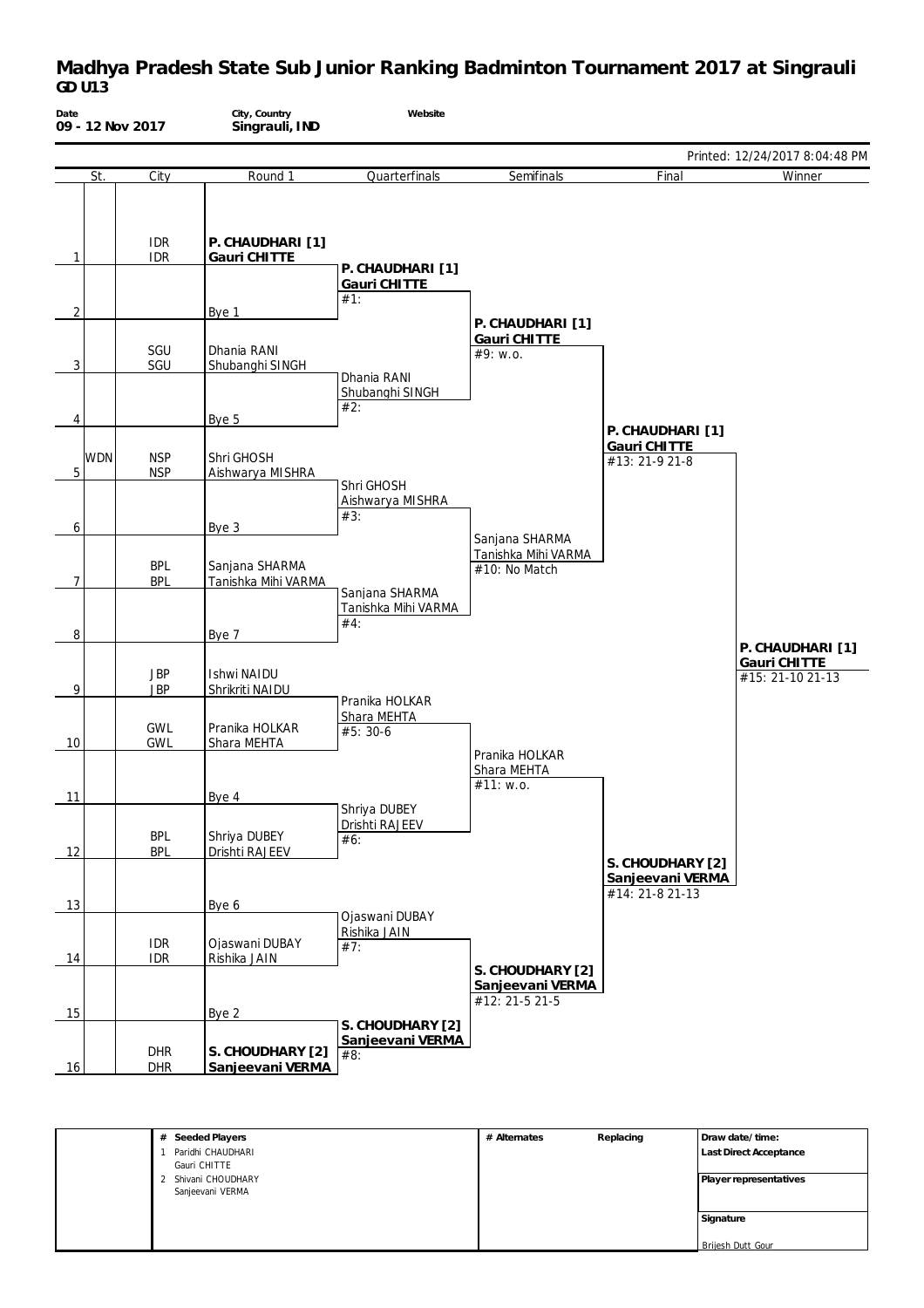| Date                               |     | 09 - 12 Nov 2017         | City, Country<br>Singrauli, IND                              | Website                             |                                    |                                    |
|------------------------------------|-----|--------------------------|--------------------------------------------------------------|-------------------------------------|------------------------------------|------------------------------------|
|                                    |     |                          |                                                              |                                     |                                    | Printed: 12/24/2017 8:07:47 PM     |
|                                    | St. | City                     | Round 1                                                      | Round 2                             | Round 3                            | Round 4                            |
| 1                                  |     | <b>GWL</b>               | Avdhesh JAT [1]                                              | Avdhesh JAT [1]                     |                                    |                                    |
| $\overline{2}$                     |     |                          | Bye 1                                                        | #1:                                 | Avdhesh JAT [1]                    |                                    |
| $\overline{3}$<br>$\overline{4}$   |     | <b>BPL</b><br><b>BTL</b> | Nadir ANSARI<br>Shahid KHAN                                  | Shahid KHAN                         | #65: 30-21                         |                                    |
| $\overline{5}$                     |     | <b>RWA</b>               | Mrigendra SINGH                                              | $#2: 30-9$                          |                                    | Avdhesh JAT [1]                    |
| 6                                  |     | <b>JBP</b>               | Anagh MISHRA                                                 | Mrigendra SINGH<br>$#3:30-3$        | Mrigendra SINGH                    | #97: 30-20                         |
| 7                                  |     | <b>IDR</b>               | Harshwardhan RAJPUT                                          | Siddharth SINGH                     | #66: W.0.                          |                                    |
| 8<br>$\overline{9}$                |     | <b>GWL</b>               | Siddharth SINGH                                              | #4: W.0.                            |                                    |                                    |
| 10                                 |     | <b>DHR</b>               | Angad MUCHHAL [13]<br>Bye 9                                  | Angad MUCHHAL [13]                  |                                    |                                    |
| 11                                 |     | <b>NMH</b>               | Bhavarth OJHA                                                | #5:                                 | Angad MUCHHAL [13]                 |                                    |
| 12                                 |     | <b>MDL</b>               | <b>Karsh MISHRA</b>                                          | Bhavarth OJHA<br>#6: 30-17          | #67: 30-21                         | Adityom JOSHI                      |
| 13                                 |     | <b>GWL</b>               | Utkarsh MOURYA                                               | <b>Aman DUBEY</b>                   |                                    | #98: 30-19                         |
| 14<br>15                           |     | SGU<br><b>IDR</b>        | Aman DUBEY<br>Adityom JOSHI                                  | $#7: 30-24$                         | Adityom JOSHI                      |                                    |
| 16                                 |     | <b>BPL</b>               | Yuvan Krishna KOLLI                                          | Adityom JOSHI                       | #68: 30-12                         |                                    |
| 17                                 |     | <b>IDR</b>               | Vatsal SOMAN [8]                                             | #8: 30-8                            |                                    |                                    |
| 18                                 |     |                          | Bye 5                                                        | Vatsal SOMAN [8]<br>#9:             | Vatsal SOMAN [8]                   |                                    |
| 19                                 |     | <b>GWL</b>               | Keshav SOHANI                                                | Keshav SOHANI                       | #69: 30-17                         |                                    |
| 20                                 |     | <b>BPL</b><br><b>MDL</b> | <b>Ishaan PANT</b><br>Lovish BHIRYANI                        | #10: 30-15                          |                                    | Vatsal SOMAN [8]                   |
| 21<br>22                           |     | <b>MOR</b>               | <b>Udit PATIDAR</b>                                          | Lovish BHIRYANI                     |                                    | #99: 30-18                         |
| 23                                 |     | <b>JBP</b>               | Himanshu KHANDELWAL                                          | #11: W.0.                           | Himanshu KHANDELWAL                |                                    |
| 24                                 |     | <b>IDR</b>               | Kovid GUPTA                                                  | Himanshu KHANDELWAL<br>#12: 30-22   | #70: 30-23                         |                                    |
| 25                                 |     | <b>IDR</b>               | Mantra SONEJA [16]                                           | Mantra SONEJA [16]                  |                                    |                                    |
| 26<br>$\overline{27}$              |     | <b>IDR</b>               | <b>Bye 13</b><br>Sanskar BEHERWE                             | #13:                                | Adesh MISHRA                       |                                    |
| 28                                 |     | <b>RWA</b>               | Adesh MISHRA                                                 | Adesh MISHRA                        | #71: 30-25                         |                                    |
| 29                                 |     | <b>BPL</b>               | Chetan KOLLI                                                 | #14: w.o.                           |                                    | Adesh MISHRA                       |
| 30                                 |     | <b>BGT</b>               | Aishwary THEKAR                                              | <b>Aishwary THEKAR</b><br>#15: 30-5 | Aishwary THEKAR                    | #100: 30-23                        |
| 31                                 |     | <b>DHR</b>               | Naivaidhya PANDEY                                            | Naivaidhya PANDEY                   | #72: 30-22                         |                                    |
| $\overline{32}$<br>33              |     | SGU<br><b>HSG</b>        | Ankur SAINI<br>Shreya RAWAT [3]                              | $#16: 30-9$                         |                                    |                                    |
| 34                                 |     |                          | Bye3                                                         | Shreya RAWAT [3]                    |                                    |                                    |
| 35                                 |     | <b>MDL</b>               | Shubhanshu SONKESRI                                          | #17:<br>Shubhanshu SONKESRI         | Shreya RAWAT [3]<br>#73: 21-7 Ret. |                                    |
| 36                                 |     | <b>GWL</b>               | Prakhar SRIVASTAV                                            | #18: 30-20                          |                                    | Shreya RAWAT [3]                   |
| $\overline{37}$<br>$\overline{38}$ |     | SGU<br><b>RWA</b>        | Asmit SINGH                                                  | Abhimanyu DWIVEDI                   |                                    | #101: 30-29                        |
| 39                                 |     | <b>GWL</b>               | Abhimanyu DWIVEDI<br>Avadh HEDA                              | #19: w.o.                           | Abhimanyu DWIVEDI                  |                                    |
| 40                                 |     | <b>IDR</b>               | Rudra TIWARI                                                 | Rudra TIWARI                        | $#74:30-26$                        |                                    |
| 41                                 |     | <b>GWL</b>               | Akshay PANCHAL [10]                                          | #20: 30-16<br>Akshay PANCHAL [10]   |                                    |                                    |
| 42                                 |     |                          | <b>Bve 11</b>                                                | #21:                                | Akshat NIMADE                      |                                    |
| 43<br>44                           |     | <b>BGT</b>               | Vedant KOCHAR<br>Akshat NIMADE                               | Akshat NIMADE                       | #75: 30-15                         |                                    |
| 45                                 |     | idr<br><b>BPL</b>        | Karan YADAV                                                  | #22: 30-14                          |                                    | Akshat NIMADE                      |
| 46                                 |     | <b>NSP</b>               | Shreeyanshu GHOSH                                            | Karan YADAV                         |                                    | #102: 30-26                        |
| 47                                 |     | <b>IDR</b>               | Akshav VIDWANS                                               | #23:30-20<br><b>Akshay VIDWANS</b>  | Karan YADAV<br>#76: 30-21          |                                    |
| 48                                 |     | <b>JBP</b>               | Prabhav GROVER                                               | #24: 30-17                          |                                    |                                    |
| 49<br>50                           |     | <b>GWL</b>               | Bhuvan KOTIKALA [6]<br>Bye 7                                 | Bhuvan KOTIKALA [6]                 |                                    |                                    |
| 51                                 |     | IDR                      | <b>Atharv PUNEKAR</b>                                        | #25:                                | Bhuvan KOTIKALA [6]                |                                    |
| 52                                 |     | SGU                      | Suryansh SINGH                                               | Atharv PUNEKAR                      | #77: 30-22                         |                                    |
| 53                                 |     | CTR                      | Vaibhav KHARE                                                | #26: 30-20<br>Vaibhav KHARE         |                                    | Bhuvan KOTIKALA [6]<br>#103: 30-13 |
| 54                                 |     | <b>BPL</b>               | Yash DAVE                                                    | #27: 30-25                          | Divyansh PANDEY                    |                                    |
| 55<br>56                           |     | <b>SHV</b><br><b>STN</b> | Abaan Sajid KHAN<br>Divyansh PANDEY                          | Divyansh PANDEY                     | #78: 30-25                         |                                    |
| 57                                 |     | <b>DHR</b>               | Kushagra PANDEY [14]                                         | #28: 30-15                          |                                    |                                    |
| $\overline{58}$                    |     |                          | <b>Bye 15</b>                                                | Kushagra PANDEY [14]                |                                    |                                    |
| 59                                 |     | <b>BPL</b>               | Bhuvan CHANDNANI                                             | #29:                                | Kushagra PANDEY [14]<br>#79: 30-22 |                                    |
| 60                                 |     | <b>IDR</b>               | Shivam PARMAR                                                | Shivam PARMAR<br>$#30:30-7$         |                                    | Kushagra PANDEY [14]               |
| 61                                 |     | <b>JBP</b>               | Sargun BATRA                                                 | <b>Shivansh SHUKLA</b>              |                                    | #104: 30-17                        |
| 62<br>63                           |     | SGU<br><b>IDR</b>        | Shivansh SHUKLA<br>Raghuveer PINGLE                          | #31: w.o.                           | Raghuveer PINGLE                   |                                    |
| 64                                 |     | <b>GWL</b>               | Pranay WARATHE                                               | Raghuveer PINGLE                    | #80: 30-4                          |                                    |
|                                    |     |                          |                                                              | #32: 30-25                          |                                    |                                    |
|                                    |     |                          | # Seeded Players                                             | # Alternates                        | Replacing                          | Draw date/time:                    |
|                                    |     |                          | 9 Vinay SHARMA<br>1 Avdhesh JAT<br>2 Prajjwal MALAKAR        |                                     |                                    | Last Direct Acceptance             |
|                                    |     |                          | 10 Akshay PANCHAL<br>3 Shreya RAWAT<br>11 Agnishwar MUKERJEE |                                     |                                    | Player representatives             |
|                                    |     |                          | 4 Kabir VARMA<br>12 Pawan ROHRA                              |                                     |                                    |                                    |
|                                    |     |                          | Aniket YADAV<br>13 Angad MUCHHAL                             |                                     |                                    |                                    |

 Aniket YADAV Bhuvan KOTIKALA Uday MUKATI Vatsal SOMAN Angad MUCHHAL Kushagra PANDEY Yashpal YADAV Mantra SONEJA **Signature** Brijesh Dutt Gour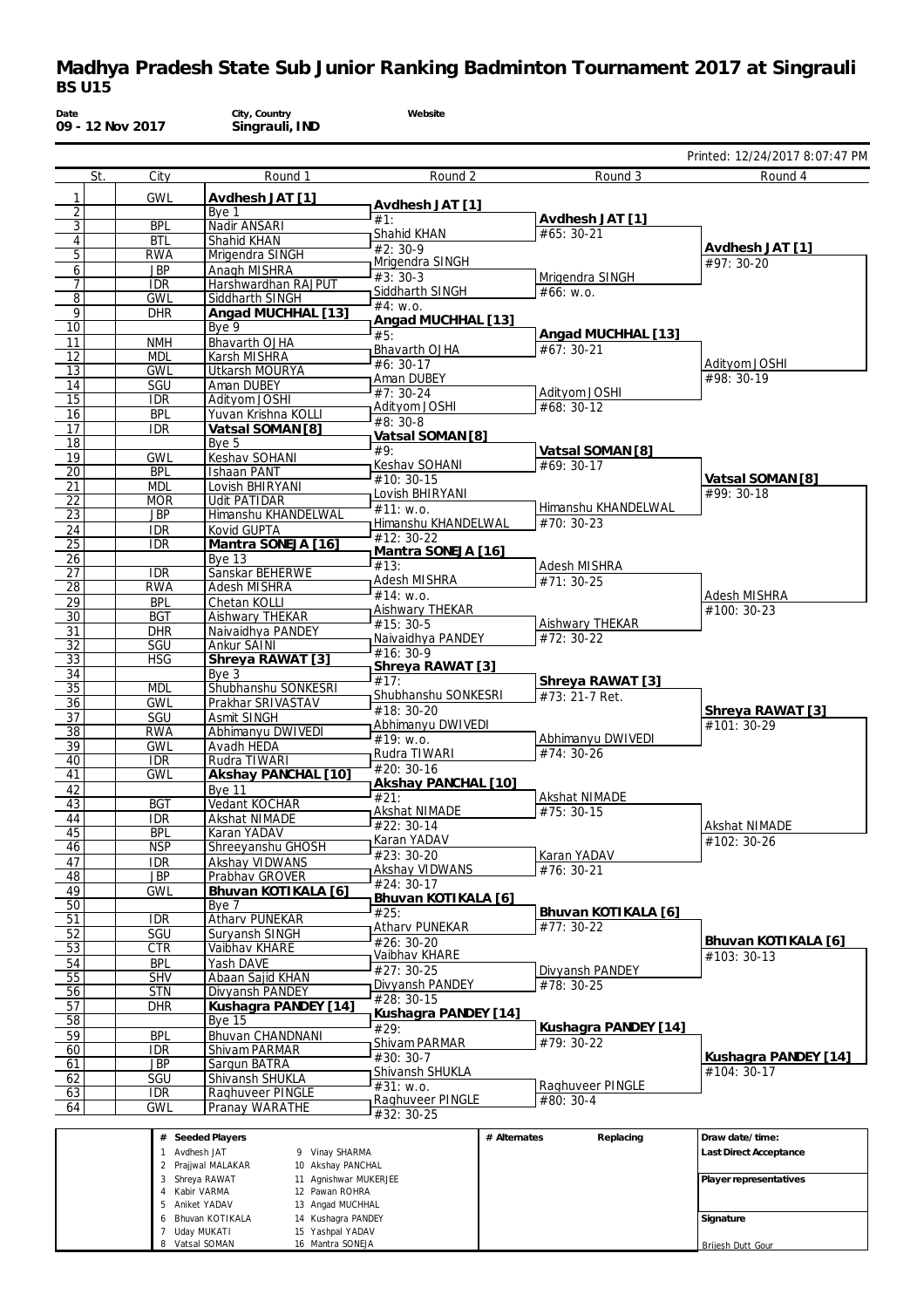| Date                    |                | 09 - 12 Nov 2017         | City, Country<br>Singrauli, IND                                       | Website                        |              |                                |                                |
|-------------------------|----------------|--------------------------|-----------------------------------------------------------------------|--------------------------------|--------------|--------------------------------|--------------------------------|
|                         |                |                          |                                                                       |                                |              |                                | Printed: 12/24/2017 8:07:47 PM |
|                         | St.            | City                     | Round 1                                                               | Round 2                        |              | Round 3                        | Round 4                        |
| 65                      |                | <b>BPL</b>               | Rishit MALVIYA                                                        | Jas TIRKEY                     |              |                                |                                |
| 66<br>67                |                | SGU<br><b>JBP</b>        | <b>Jas TIRKEY</b><br>Shreyash DHANDE                                  | #33: w.o.                      |              | Jas TIRKEY                     |                                |
| 68                      |                | <b>GWL</b>               | Ranveer SILAWAT                                                       | Shreyash DHANDE                |              | #81: 30-20                     |                                |
| 69                      |                | <b>DHR</b>               | Kanishk SHARMA                                                        | #34: 30-27                     |              |                                | Yashpal YADAV [15]             |
| 70                      |                | <b>HSG</b>               | Aryan JOSEPH                                                          | Kanishk SHARMA<br>#35: w.o.    |              | Yashpal YADAV [15]             | #105: 30-15                    |
| 71                      |                | <b>MDL</b>               | Aryaan SHARMA                                                         | Yashpal YADAV [15]             |              | #82: 30-26                     |                                |
| 72                      |                | <b>GWL</b>               | Yashpal YADAV [15]                                                    | $#36:30-9$                     |              |                                |                                |
| 73                      |                | <b>GWL</b><br><b>BGT</b> | Aryan SHARMA<br><b>Dhruv VASHU</b>                                    | Dhruv VASHU                    |              |                                |                                |
| 74<br>75                |                | <b>IDR</b>               | Sarthak SINGHAL                                                       | $#37:30-17$                    |              | Dhruv VASHU                    |                                |
|                         | <b>76 WDN</b>  | <b>BPL</b>               | Devang TAYDE PRAVEEN                                                  | Sarthak SINGHAL                |              | #83: w.o.                      |                                |
| 77                      |                | <b>RWA</b>               | <b>Utsav SINGH</b>                                                    | #38: No Match                  |              |                                | Aniket YADAV [5]               |
| 78                      |                | <b>IDR</b>               | Yash AGNIHOTRI                                                        | Yash AGNIHOTRI                 |              |                                | #106: 30-7                     |
| 79                      |                |                          | Bye 8                                                                 | #39: 30-17<br>Aniket YADAV [5] |              | Aniket YADAV [5]<br>#84: 30-26 |                                |
| 80                      |                | <b>GWL</b>               | Aniket YADAV [5]                                                      | #40:                           |              |                                |                                |
| 81                      |                | <b>MOR</b>               | <b>Dhruv SINGH</b>                                                    | Dhruv SINGH                    |              |                                |                                |
| 82                      |                | <b>GWL</b><br>SGU        | Jayant SHARMA<br>Sikhar Pratap SINGH                                  | #41: 30-23                     |              | Sikhar Pratap SINGH            |                                |
| 83<br>84                |                | <b>IDR</b>               | Vatsal NAYAK                                                          | Sikhar Pratap SINGH            |              | #85: 30-27                     |                                |
| 85                      |                | <b>MDS</b>               | Atharv BHATT                                                          | #42: w.o.                      |              |                                | A. MUKERJEE [11]               |
| 86                      |                | <b>JBP</b>               | Roshan KOHLI                                                          | Athary BHATT                   |              |                                | #107: 30-18                    |
| 87                      |                |                          | Bye 12                                                                | $#43:30-4$                     |              | A. MUKERJEE [11]<br>#86: 30-23 |                                |
| 88                      |                | <b>BPL</b>               | A. MUKERJEE [11]                                                      | A. MUKERJEE [11]<br>#44:       |              |                                |                                |
| 89                      |                | SGU                      | Dibbogyan De KIRTY                                                    | Vishantan Singh PARIHAR        |              |                                |                                |
| 90                      |                | <b>IDR</b>               | Vishantan Singh PARIHAR                                               | #45: 30-11                     |              | Vishantan Singh PARIHAR        |                                |
| 91<br>92                |                | <b>GWL</b><br><b>MDL</b> | Prajjwal GOLASH<br>Mridul BHIRYANI                                    | Prajjwal GOLASH                |              | #87: 30-17                     |                                |
| 93                      |                | <b>GWL</b>               | Dev KUMAWAT                                                           | #46: 30-20                     |              |                                | Jai Singh KARCHULI             |
| 94                      |                | <b>RWA</b>               | Jai Singh KARCHULI                                                    | Jai Singh KARCHULI             |              |                                | #108: 30-29                    |
| 95                      |                |                          | Bye 4                                                                 | #47: 30-13                     |              | Jai Singh KARCHULI             |                                |
| 96                      |                | <b>DHR</b>               | Kabir VARMA [4]                                                       | Kabir VARMA [4]<br>#48:        |              | #88: 30-29                     |                                |
| 97                      |                | <b>GWL</b>               | Aadarsh THAKUR                                                        | Mohit PAL                      |              |                                |                                |
| 98                      |                | <b>DHR</b>               | Mohit PAL                                                             | #49: 30-19                     |              | Mohit PAL                      |                                |
| 99<br>100               |                | <b>IDR</b><br><b>SHV</b> | Aditya JAIN<br>Arman Sajid KHAN                                       | Aditya JAIN                    |              | #89: 30-16                     |                                |
| 101                     |                | <b>BPL</b>               | Hardik KUMAR                                                          | #50: 30-28                     |              |                                | Vinay SHARMA [9]               |
| 102                     |                | <b>BTL</b>               | Sajal GURJAR                                                          | Sajal GURJAR                   |              |                                | #109: 30-24                    |
| 103                     |                |                          | <b>Bve 14</b>                                                         | #51: w.o.<br>Vinay SHARMA [9]  |              | Vinay SHARMA [9]<br>#90: 30-5  |                                |
| 104                     |                | <b>IDR</b>               | Vinay SHARMA [9]                                                      | #52:                           |              |                                |                                |
|                         | <b>105 WDN</b> | <b>BPL</b>               | Jasdeep SINGH                                                         | Harshvardhan SINGH             |              |                                |                                |
| 106                     |                | <b>STN</b>               | Harshvardhan SINGH                                                    | #53: No Match                  |              | Sanidhya YADAV                 |                                |
| $\overline{107}$<br>108 |                | <b>SGU</b><br><b>IDR</b> | <b>Ankush SINGH</b><br>Sanidhya YADAV                                 | Sanidhya YADAV                 |              | #91: 30-23                     |                                |
| 109                     |                | <b>JBP</b>               | Suryansh MARATHE                                                      | #54: 30-16                     |              |                                | Uday MUKATI [7]                |
| $\overline{110}$        |                | <b>SGR</b>               | Vinayak TIWARI                                                        | Suryansh MARATHE               |              |                                | #110: 30-16                    |
| 111                     |                |                          | Bye 6                                                                 | #55: W.0.                      |              | Uday MUKATI [7]                |                                |
| $\overline{112}$        |                | <b>GWL</b>               | Uday MUKATI [7]                                                       | Uday MUKATI [7]<br>#56:        |              | #92: 30-8                      |                                |
| 113                     |                | <b>RWA</b>               | Akash JAISWAL                                                         | Akash JAISWAL                  |              |                                |                                |
| $\overline{114}$        |                | <b>GWL</b>               | <b>Rabmeet Singh BATRA</b>                                            | #57: 30-21                     |              | Goyam JAIN                     |                                |
| $\overline{115}$<br>116 |                | <b>DHR</b><br><b>IDR</b> | Ashmit VERMA<br>Goyam JAIN                                            | Goyam JAIN                     |              | #93: 30-10                     |                                |
| $\overline{117}$        |                | <b>KTN</b>               | Aditya JAISWAL                                                        | $#58:30-10$                    |              |                                | Goyam JAIN                     |
| <u>118</u>              |                | <b>BPL</b>               | Kabir MATLANI                                                         | Kabir MATLANI                  |              |                                | #111: 30-24                    |
| 119                     |                |                          | <b>Bve 10</b>                                                         | #59: 30-25                     |              | Pawan ROHRA [12]               |                                |
| 120                     |                | <b>JBP</b>               | Pawan ROHRA [12]                                                      | Pawan ROHRA [12]               |              | #94: 30-21                     |                                |
| 121                     |                | SGU                      | Priyanshu RANJAN                                                      | #60:<br>Priyanshu RANJAN       |              |                                |                                |
| 122                     |                | CTR                      | Abhinav KHARE                                                         | #61: 30-19                     |              | Kushagra CHOUBEY               |                                |
| 123                     |                | <b>GWL</b>               | Anuj KALE                                                             | Kushagra CHOUBEY               |              | #95: 30-17                     |                                |
| 124<br>125              |                | <b>MDL</b><br><b>BPL</b> | Kushaqra CHOUBEY<br>Harshul NARANG                                    | #62: 30-18                     |              |                                | Prajjwal MALAKAR [2]           |
| 126                     |                | <b>IDR</b>               | Vansh BANSAL                                                          | Vansh BANSAL                   |              |                                | #112: 30-19                    |
| 127                     |                |                          | Bye 2                                                                 | #63: 30-2                      |              | Prajjwal MALAKAR [2]           |                                |
| 128                     |                | <b>GWL</b>               | Prajjwal MALAKAR [2]                                                  | Prajjwal MALAKAR [2]<br>#64:   |              | #96: 30-11                     |                                |
|                         |                |                          | # Seeded Players                                                      |                                | # Alternates | Replacing                      | Draw date/time:                |
|                         |                |                          | 1 Avdhesh JAT<br>9 Vinay SHARMA                                       |                                |              |                                | Last Direct Acceptance         |
|                         |                |                          | 10 Akshay PANCHAL<br>2 Prajjwal MALAKAR                               |                                |              |                                |                                |
|                         |                |                          | 3 Shreya RAWAT<br>11 Agnishwar MUKERJEE                               |                                |              |                                | Player representatives         |
|                         |                |                          | 12 Pawan ROHRA<br>4 Kabir VARMA<br>5 Aniket YADAV<br>13 Angad MUCHHAL |                                |              |                                |                                |
|                         |                |                          | 6 Bhuvan KOTIKALA<br>14 Kushagra PANDEY                               |                                |              |                                | Signature                      |

Brijesh Dutt Gour

7 Uday MUKATI 8 Vatsal SOMAN 15 Yashpal YADAV 16 Mantra SONEJA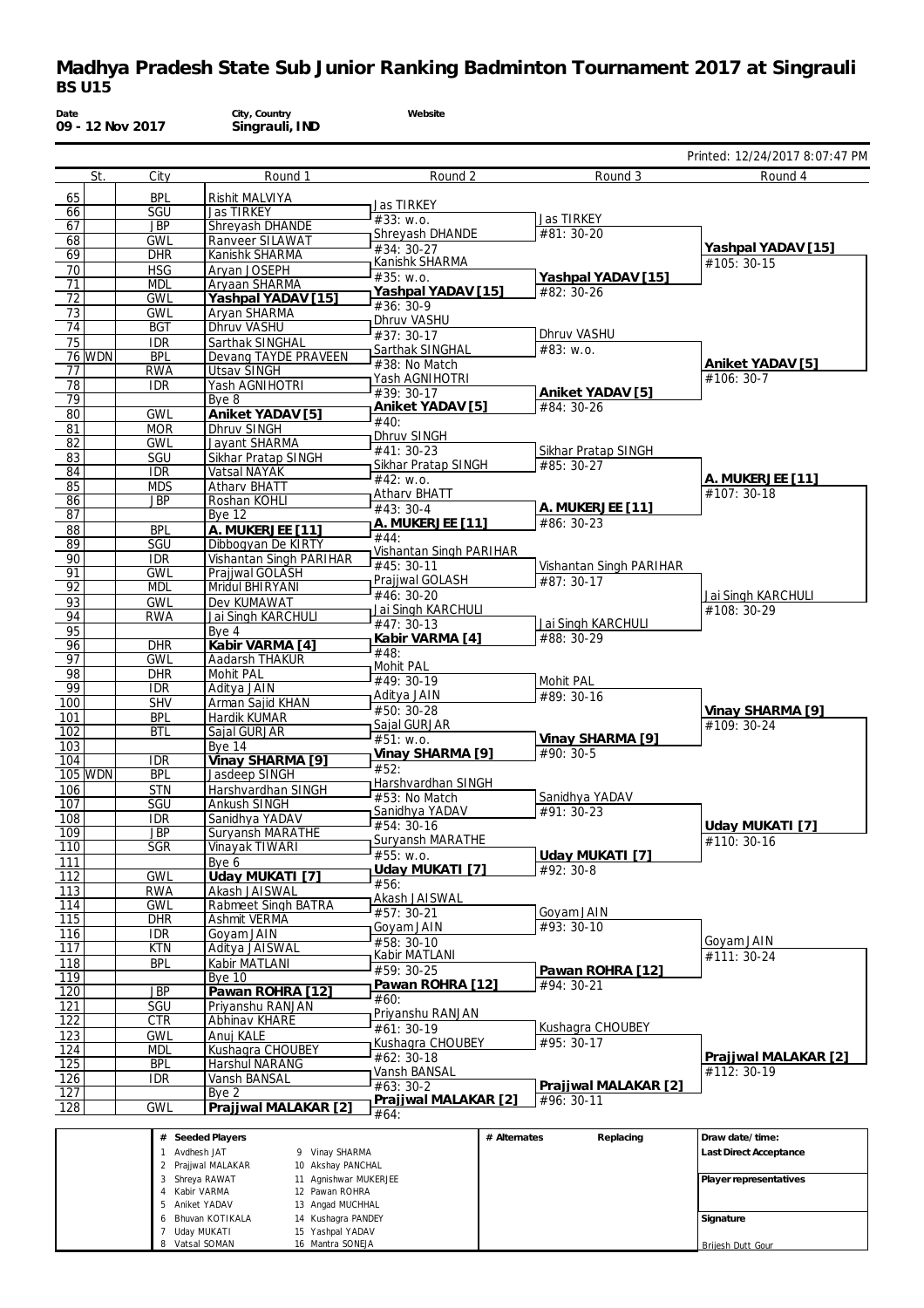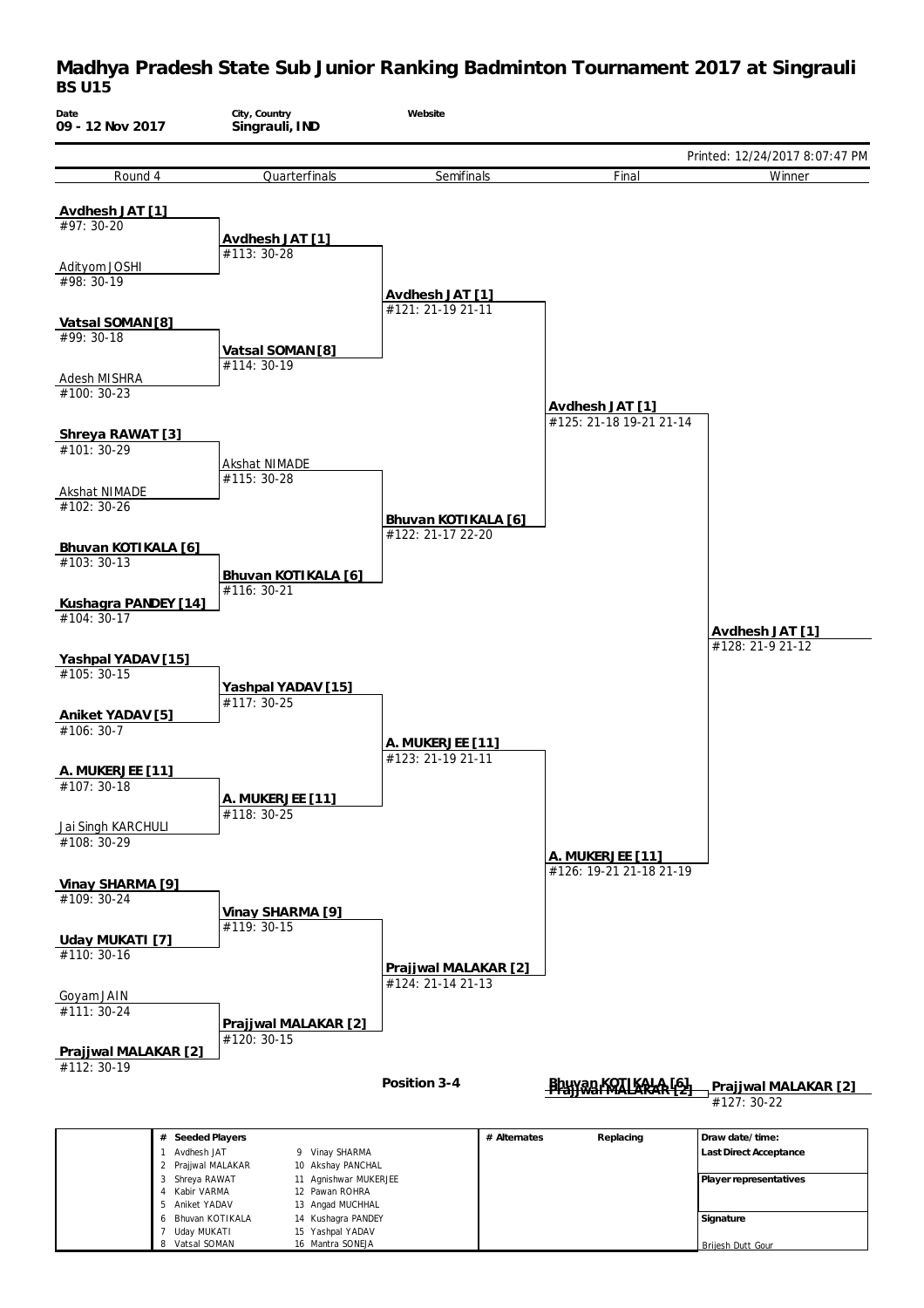| Printed: 12/24/2017 8:09:31 PM<br>Round <sub>2</sub><br>St.<br>City<br>Round 1<br>Quarterfinals<br>Semifinals<br>Final<br><b>GWL</b><br>Avdhesh JAT [1]<br>Prajjwal MALAKAR Avdhesh JAT [1]<br>$\mathbf{1}$<br><b>GWL</b><br>Prajjwal MALAKAR<br>Avdhesh JAT [1]<br>$\overline{2}$<br>Bye 1<br>#1:<br>Abhinav KHARE<br><b>CTR</b><br>Prajjwal MALAKAR<br>H. KHANDELWAL<br>$\mathbf{3}$<br><b>CTR</b><br>Vaibhav KHARE<br>#17: 30-16<br><b>JBP</b><br>H. KHANDELWAL<br>Pawan ROHRA<br>Avdhesh JAT [1]<br><b>JBP</b><br>Pawan ROHRA<br>4<br>#2: W.0.<br><b>MDS</b><br><b>Athary BHATT</b><br>Prajjwal MALAKAR<br>$5\phantom{.0}$<br><b>NMH</b><br><b>Athary BHATT</b><br>Bhavarth OJHA<br>#25: 21-16 21-10<br><b>GWL</b><br>Jayant SHARMA<br>Bhavarth OJHA<br>Atharv BHATT<br>Keshav SOHANI<br><b>GWL</b><br>6<br>$#3:30-17$<br><b>Jas TIRKEY</b><br><b>SGU</b><br>Bhavarth OJHA<br>$\overline{7}$<br>Jas TIRKEY<br>SGU<br>Pranshu TIRKEY<br>#18:30-17<br><b>IDR</b><br><b>Vatsal NAYAK</b><br>Pranshu TIRKEY<br>Avdhesh JAT [1]<br>8<br><b>IDR</b><br>Harshwardhan RAJPUT #4: w.o.<br><b>WDN</b><br><b>HSG</b><br>Shreya RAWAT [3]<br>Prajjwal MALAKAR<br>9<br><b>BPL</b><br>D. TAYDE PRAVEEN<br>#29: 21-9 21-12<br><b>IDR</b><br>Shivam PARMAR<br>#5: No Match<br>Abhimanyu DWIVEDI<br>10<br><b>IDR</b><br>Sarthak SINGHAL<br>Abhimanyu DWIVEDI<br><b>RWA</b><br>Harshvardhan SINGH<br>Abhimanyu DWIVEDI<br>11<br><b>STN</b><br>Harshvardhan SINGH<br>#19: No Match<br>Aman DUBEY<br>SGU<br>Harshvardhan SINGH<br>12<br>Abhimanyu DWIVEDI<br>SGU<br>Dibbogyan De KIRTY<br>#6: 30-26<br>Roshan KOHLI<br><b>JBP</b><br>Harshvardhan SINGH<br><b>JBP</b><br>Roshan KOHLI<br>13<br>Suryansh MARATHE<br>#26: 21-19 23-21<br>Aryaan SHARMA<br><b>MDL</b><br>Suryansh MARATHE<br>14<br>Akash JAISWAL<br><b>MDL</b><br>#7: W.0.<br>Shubhanshu SONKESRI<br><b>NSP</b><br>Shreeyanshu GHOSH<br>Mrigendra SINGH<br>Akash JAISWAL<br>15<br><b>STN</b><br>Divyansh PANDEY<br>#20: 30-10<br>Akash JAISWAL<br><b>RWA</b><br>Mrigendra SINGH<br>Avdhesh JAT [1]<br>16<br><b>RWA</b><br>Mrigendra SINGH<br>#8: 30-29<br><b>JBP</b><br>Shreyash DHANDE<br>Prajjwal MALAKAR<br><b>Akshat NIMADE</b><br>17<br><b>JBP</b><br>Anagh MISHRA<br>#31: 21-13 21-16<br><b>IDR</b><br><b>Akshat NIMADE</b><br>Vatsal SOMAN<br>18<br>Akshat NIMADE<br><b>IDR</b><br>Vatsal SOMAN<br>#9: 30-7<br>Lovish BHIRYANI<br><b>MDL</b><br>Vatsal SOMAN<br>Lovish BHIRYANI<br>19<br><b>MDL</b><br>Kushagra CHOUBEY<br>#21: 30-28<br><b>Sikhar Pratap SINGH</b><br>SGU<br>Kushagra CHOUBEY<br><b>B. KOTIKALA [4]</b><br>20<br>SGU<br>Suryansh SINGH<br>Rabmeet Singh BATRA<br>#10: 30-22<br><b>GWL</b><br>Yashpal YADAV<br>Jai Singh KARCHULI<br>21<br><b>GWL</b><br>Avadh HEDA<br>#27: 21-14 21-17<br><b>RWA</b><br>Jai Singh KARCHULI<br>Kanishk SHARMA<br>22<br>B. KOTIKALA [4]<br><b>DHR</b><br>Kanishk SHARMA<br>#11: 30-27<br><b>BPL</b><br>Agnishwar MUKERJEE<br>Yashpal YADAV<br>B. KOTIKALA [4]<br><b>BPL</b><br>Karan YADAV<br>#22: 30-17<br>23<br><b>GWL</b><br>B. KOTIKALA [4]<br>Yashpal YADAV<br>A. PANCHAL [2]<br><b>GWL</b><br>24<br>Yashpal YADAV<br>#12: 30-18<br><b>DHR</b><br>Kabir VARMA<br>Aniket YADAV<br>Kabir VARMA<br><b>DHR</b><br>#30: 21-17 6-21 21-16<br>25<br>Ashmit VERMA<br>$_{\rm BGT}$<br><b>Vedant KOCHAR</b><br>Ashmit VERMA<br>Kabir VARMA<br><b>BGT</b><br>26<br>Aishwary THEKAR<br>#13: 30-13<br><b>GWL</b><br>Anuj KALE<br>Ashmit VERMA<br>27<br>GWL<br>Uday MUKATI<br>Anui KALE<br>#23: 30-17<br><b>RWA</b><br><b>Adesh MISHRA</b><br><b>Uday MUKATI</b><br>A. PANCHAL [2]<br>$\frac{28}{2}$<br><b>RWA</b><br>Utsav SINGH<br>#14: 30-26<br><b>IDR</b><br>Goyam JAIN<br>Aniket YADAV<br>Goyam JAIN<br>$-29$<br>Atharv PUNEKAR<br><b>IDR</b><br>#28: 22-20 21-10<br><b>JBP</b><br>Sargun BATRA<br>Atharv PUNEKAR<br>A. PANCHAL [2]<br>$-30$<br><b>JBP</b><br>Prabhav GROVER<br>#15: w.o.<br><b>SGU</b><br>Priyanshu RANJAN<br>Aniket YADAV<br>A. PANCHAL [2]<br>$\frac{31}{2}$<br>SGU<br><b>Ankush SINGH</b><br>#24: 30-17<br>GWL<br>A. PANCHAL [2]<br>Aniket YADAV<br>32<br><b>GWL</b><br>Aniket YADAV<br>#16: w.o. | Date | 09 - 12 Nov 2017 | City, Country<br>Singrauli, IND | Website |  |  |
|----------------------------------------------------------------------------------------------------------------------------------------------------------------------------------------------------------------------------------------------------------------------------------------------------------------------------------------------------------------------------------------------------------------------------------------------------------------------------------------------------------------------------------------------------------------------------------------------------------------------------------------------------------------------------------------------------------------------------------------------------------------------------------------------------------------------------------------------------------------------------------------------------------------------------------------------------------------------------------------------------------------------------------------------------------------------------------------------------------------------------------------------------------------------------------------------------------------------------------------------------------------------------------------------------------------------------------------------------------------------------------------------------------------------------------------------------------------------------------------------------------------------------------------------------------------------------------------------------------------------------------------------------------------------------------------------------------------------------------------------------------------------------------------------------------------------------------------------------------------------------------------------------------------------------------------------------------------------------------------------------------------------------------------------------------------------------------------------------------------------------------------------------------------------------------------------------------------------------------------------------------------------------------------------------------------------------------------------------------------------------------------------------------------------------------------------------------------------------------------------------------------------------------------------------------------------------------------------------------------------------------------------------------------------------------------------------------------------------------------------------------------------------------------------------------------------------------------------------------------------------------------------------------------------------------------------------------------------------------------------------------------------------------------------------------------------------------------------------------------------------------------------------------------------------------------------------------------------------------------------------------------------------------------------------------------------------------------------------------------------------------------------------------------------------------------------------------------------------------------------------------------------------------------------------------------------------------------------------------------------------------------------------------------------------------------------------------------------------------------------------------------------------------------------------------------------------------------------------------------------------------------------------------------------------------------------------------------------------------------------------------------------------------------------------------------------------------------------------------------------|------|------------------|---------------------------------|---------|--|--|
|                                                                                                                                                                                                                                                                                                                                                                                                                                                                                                                                                                                                                                                                                                                                                                                                                                                                                                                                                                                                                                                                                                                                                                                                                                                                                                                                                                                                                                                                                                                                                                                                                                                                                                                                                                                                                                                                                                                                                                                                                                                                                                                                                                                                                                                                                                                                                                                                                                                                                                                                                                                                                                                                                                                                                                                                                                                                                                                                                                                                                                                                                                                                                                                                                                                                                                                                                                                                                                                                                                                                                                                                                                                                                                                                                                                                                                                                                                                                                                                                                                                                                                                      |      |                  |                                 |         |  |  |
|                                                                                                                                                                                                                                                                                                                                                                                                                                                                                                                                                                                                                                                                                                                                                                                                                                                                                                                                                                                                                                                                                                                                                                                                                                                                                                                                                                                                                                                                                                                                                                                                                                                                                                                                                                                                                                                                                                                                                                                                                                                                                                                                                                                                                                                                                                                                                                                                                                                                                                                                                                                                                                                                                                                                                                                                                                                                                                                                                                                                                                                                                                                                                                                                                                                                                                                                                                                                                                                                                                                                                                                                                                                                                                                                                                                                                                                                                                                                                                                                                                                                                                                      |      |                  |                                 |         |  |  |
|                                                                                                                                                                                                                                                                                                                                                                                                                                                                                                                                                                                                                                                                                                                                                                                                                                                                                                                                                                                                                                                                                                                                                                                                                                                                                                                                                                                                                                                                                                                                                                                                                                                                                                                                                                                                                                                                                                                                                                                                                                                                                                                                                                                                                                                                                                                                                                                                                                                                                                                                                                                                                                                                                                                                                                                                                                                                                                                                                                                                                                                                                                                                                                                                                                                                                                                                                                                                                                                                                                                                                                                                                                                                                                                                                                                                                                                                                                                                                                                                                                                                                                                      |      |                  |                                 |         |  |  |
|                                                                                                                                                                                                                                                                                                                                                                                                                                                                                                                                                                                                                                                                                                                                                                                                                                                                                                                                                                                                                                                                                                                                                                                                                                                                                                                                                                                                                                                                                                                                                                                                                                                                                                                                                                                                                                                                                                                                                                                                                                                                                                                                                                                                                                                                                                                                                                                                                                                                                                                                                                                                                                                                                                                                                                                                                                                                                                                                                                                                                                                                                                                                                                                                                                                                                                                                                                                                                                                                                                                                                                                                                                                                                                                                                                                                                                                                                                                                                                                                                                                                                                                      |      |                  |                                 |         |  |  |
|                                                                                                                                                                                                                                                                                                                                                                                                                                                                                                                                                                                                                                                                                                                                                                                                                                                                                                                                                                                                                                                                                                                                                                                                                                                                                                                                                                                                                                                                                                                                                                                                                                                                                                                                                                                                                                                                                                                                                                                                                                                                                                                                                                                                                                                                                                                                                                                                                                                                                                                                                                                                                                                                                                                                                                                                                                                                                                                                                                                                                                                                                                                                                                                                                                                                                                                                                                                                                                                                                                                                                                                                                                                                                                                                                                                                                                                                                                                                                                                                                                                                                                                      |      |                  |                                 |         |  |  |
|                                                                                                                                                                                                                                                                                                                                                                                                                                                                                                                                                                                                                                                                                                                                                                                                                                                                                                                                                                                                                                                                                                                                                                                                                                                                                                                                                                                                                                                                                                                                                                                                                                                                                                                                                                                                                                                                                                                                                                                                                                                                                                                                                                                                                                                                                                                                                                                                                                                                                                                                                                                                                                                                                                                                                                                                                                                                                                                                                                                                                                                                                                                                                                                                                                                                                                                                                                                                                                                                                                                                                                                                                                                                                                                                                                                                                                                                                                                                                                                                                                                                                                                      |      |                  |                                 |         |  |  |
|                                                                                                                                                                                                                                                                                                                                                                                                                                                                                                                                                                                                                                                                                                                                                                                                                                                                                                                                                                                                                                                                                                                                                                                                                                                                                                                                                                                                                                                                                                                                                                                                                                                                                                                                                                                                                                                                                                                                                                                                                                                                                                                                                                                                                                                                                                                                                                                                                                                                                                                                                                                                                                                                                                                                                                                                                                                                                                                                                                                                                                                                                                                                                                                                                                                                                                                                                                                                                                                                                                                                                                                                                                                                                                                                                                                                                                                                                                                                                                                                                                                                                                                      |      |                  |                                 |         |  |  |
|                                                                                                                                                                                                                                                                                                                                                                                                                                                                                                                                                                                                                                                                                                                                                                                                                                                                                                                                                                                                                                                                                                                                                                                                                                                                                                                                                                                                                                                                                                                                                                                                                                                                                                                                                                                                                                                                                                                                                                                                                                                                                                                                                                                                                                                                                                                                                                                                                                                                                                                                                                                                                                                                                                                                                                                                                                                                                                                                                                                                                                                                                                                                                                                                                                                                                                                                                                                                                                                                                                                                                                                                                                                                                                                                                                                                                                                                                                                                                                                                                                                                                                                      |      |                  |                                 |         |  |  |
|                                                                                                                                                                                                                                                                                                                                                                                                                                                                                                                                                                                                                                                                                                                                                                                                                                                                                                                                                                                                                                                                                                                                                                                                                                                                                                                                                                                                                                                                                                                                                                                                                                                                                                                                                                                                                                                                                                                                                                                                                                                                                                                                                                                                                                                                                                                                                                                                                                                                                                                                                                                                                                                                                                                                                                                                                                                                                                                                                                                                                                                                                                                                                                                                                                                                                                                                                                                                                                                                                                                                                                                                                                                                                                                                                                                                                                                                                                                                                                                                                                                                                                                      |      |                  |                                 |         |  |  |
|                                                                                                                                                                                                                                                                                                                                                                                                                                                                                                                                                                                                                                                                                                                                                                                                                                                                                                                                                                                                                                                                                                                                                                                                                                                                                                                                                                                                                                                                                                                                                                                                                                                                                                                                                                                                                                                                                                                                                                                                                                                                                                                                                                                                                                                                                                                                                                                                                                                                                                                                                                                                                                                                                                                                                                                                                                                                                                                                                                                                                                                                                                                                                                                                                                                                                                                                                                                                                                                                                                                                                                                                                                                                                                                                                                                                                                                                                                                                                                                                                                                                                                                      |      |                  |                                 |         |  |  |
|                                                                                                                                                                                                                                                                                                                                                                                                                                                                                                                                                                                                                                                                                                                                                                                                                                                                                                                                                                                                                                                                                                                                                                                                                                                                                                                                                                                                                                                                                                                                                                                                                                                                                                                                                                                                                                                                                                                                                                                                                                                                                                                                                                                                                                                                                                                                                                                                                                                                                                                                                                                                                                                                                                                                                                                                                                                                                                                                                                                                                                                                                                                                                                                                                                                                                                                                                                                                                                                                                                                                                                                                                                                                                                                                                                                                                                                                                                                                                                                                                                                                                                                      |      |                  |                                 |         |  |  |
|                                                                                                                                                                                                                                                                                                                                                                                                                                                                                                                                                                                                                                                                                                                                                                                                                                                                                                                                                                                                                                                                                                                                                                                                                                                                                                                                                                                                                                                                                                                                                                                                                                                                                                                                                                                                                                                                                                                                                                                                                                                                                                                                                                                                                                                                                                                                                                                                                                                                                                                                                                                                                                                                                                                                                                                                                                                                                                                                                                                                                                                                                                                                                                                                                                                                                                                                                                                                                                                                                                                                                                                                                                                                                                                                                                                                                                                                                                                                                                                                                                                                                                                      |      |                  |                                 |         |  |  |
|                                                                                                                                                                                                                                                                                                                                                                                                                                                                                                                                                                                                                                                                                                                                                                                                                                                                                                                                                                                                                                                                                                                                                                                                                                                                                                                                                                                                                                                                                                                                                                                                                                                                                                                                                                                                                                                                                                                                                                                                                                                                                                                                                                                                                                                                                                                                                                                                                                                                                                                                                                                                                                                                                                                                                                                                                                                                                                                                                                                                                                                                                                                                                                                                                                                                                                                                                                                                                                                                                                                                                                                                                                                                                                                                                                                                                                                                                                                                                                                                                                                                                                                      |      |                  |                                 |         |  |  |
|                                                                                                                                                                                                                                                                                                                                                                                                                                                                                                                                                                                                                                                                                                                                                                                                                                                                                                                                                                                                                                                                                                                                                                                                                                                                                                                                                                                                                                                                                                                                                                                                                                                                                                                                                                                                                                                                                                                                                                                                                                                                                                                                                                                                                                                                                                                                                                                                                                                                                                                                                                                                                                                                                                                                                                                                                                                                                                                                                                                                                                                                                                                                                                                                                                                                                                                                                                                                                                                                                                                                                                                                                                                                                                                                                                                                                                                                                                                                                                                                                                                                                                                      |      |                  |                                 |         |  |  |
|                                                                                                                                                                                                                                                                                                                                                                                                                                                                                                                                                                                                                                                                                                                                                                                                                                                                                                                                                                                                                                                                                                                                                                                                                                                                                                                                                                                                                                                                                                                                                                                                                                                                                                                                                                                                                                                                                                                                                                                                                                                                                                                                                                                                                                                                                                                                                                                                                                                                                                                                                                                                                                                                                                                                                                                                                                                                                                                                                                                                                                                                                                                                                                                                                                                                                                                                                                                                                                                                                                                                                                                                                                                                                                                                                                                                                                                                                                                                                                                                                                                                                                                      |      |                  |                                 |         |  |  |
|                                                                                                                                                                                                                                                                                                                                                                                                                                                                                                                                                                                                                                                                                                                                                                                                                                                                                                                                                                                                                                                                                                                                                                                                                                                                                                                                                                                                                                                                                                                                                                                                                                                                                                                                                                                                                                                                                                                                                                                                                                                                                                                                                                                                                                                                                                                                                                                                                                                                                                                                                                                                                                                                                                                                                                                                                                                                                                                                                                                                                                                                                                                                                                                                                                                                                                                                                                                                                                                                                                                                                                                                                                                                                                                                                                                                                                                                                                                                                                                                                                                                                                                      |      |                  |                                 |         |  |  |
|                                                                                                                                                                                                                                                                                                                                                                                                                                                                                                                                                                                                                                                                                                                                                                                                                                                                                                                                                                                                                                                                                                                                                                                                                                                                                                                                                                                                                                                                                                                                                                                                                                                                                                                                                                                                                                                                                                                                                                                                                                                                                                                                                                                                                                                                                                                                                                                                                                                                                                                                                                                                                                                                                                                                                                                                                                                                                                                                                                                                                                                                                                                                                                                                                                                                                                                                                                                                                                                                                                                                                                                                                                                                                                                                                                                                                                                                                                                                                                                                                                                                                                                      |      |                  |                                 |         |  |  |
|                                                                                                                                                                                                                                                                                                                                                                                                                                                                                                                                                                                                                                                                                                                                                                                                                                                                                                                                                                                                                                                                                                                                                                                                                                                                                                                                                                                                                                                                                                                                                                                                                                                                                                                                                                                                                                                                                                                                                                                                                                                                                                                                                                                                                                                                                                                                                                                                                                                                                                                                                                                                                                                                                                                                                                                                                                                                                                                                                                                                                                                                                                                                                                                                                                                                                                                                                                                                                                                                                                                                                                                                                                                                                                                                                                                                                                                                                                                                                                                                                                                                                                                      |      |                  |                                 |         |  |  |
|                                                                                                                                                                                                                                                                                                                                                                                                                                                                                                                                                                                                                                                                                                                                                                                                                                                                                                                                                                                                                                                                                                                                                                                                                                                                                                                                                                                                                                                                                                                                                                                                                                                                                                                                                                                                                                                                                                                                                                                                                                                                                                                                                                                                                                                                                                                                                                                                                                                                                                                                                                                                                                                                                                                                                                                                                                                                                                                                                                                                                                                                                                                                                                                                                                                                                                                                                                                                                                                                                                                                                                                                                                                                                                                                                                                                                                                                                                                                                                                                                                                                                                                      |      |                  |                                 |         |  |  |
|                                                                                                                                                                                                                                                                                                                                                                                                                                                                                                                                                                                                                                                                                                                                                                                                                                                                                                                                                                                                                                                                                                                                                                                                                                                                                                                                                                                                                                                                                                                                                                                                                                                                                                                                                                                                                                                                                                                                                                                                                                                                                                                                                                                                                                                                                                                                                                                                                                                                                                                                                                                                                                                                                                                                                                                                                                                                                                                                                                                                                                                                                                                                                                                                                                                                                                                                                                                                                                                                                                                                                                                                                                                                                                                                                                                                                                                                                                                                                                                                                                                                                                                      |      |                  |                                 |         |  |  |
|                                                                                                                                                                                                                                                                                                                                                                                                                                                                                                                                                                                                                                                                                                                                                                                                                                                                                                                                                                                                                                                                                                                                                                                                                                                                                                                                                                                                                                                                                                                                                                                                                                                                                                                                                                                                                                                                                                                                                                                                                                                                                                                                                                                                                                                                                                                                                                                                                                                                                                                                                                                                                                                                                                                                                                                                                                                                                                                                                                                                                                                                                                                                                                                                                                                                                                                                                                                                                                                                                                                                                                                                                                                                                                                                                                                                                                                                                                                                                                                                                                                                                                                      |      |                  |                                 |         |  |  |
|                                                                                                                                                                                                                                                                                                                                                                                                                                                                                                                                                                                                                                                                                                                                                                                                                                                                                                                                                                                                                                                                                                                                                                                                                                                                                                                                                                                                                                                                                                                                                                                                                                                                                                                                                                                                                                                                                                                                                                                                                                                                                                                                                                                                                                                                                                                                                                                                                                                                                                                                                                                                                                                                                                                                                                                                                                                                                                                                                                                                                                                                                                                                                                                                                                                                                                                                                                                                                                                                                                                                                                                                                                                                                                                                                                                                                                                                                                                                                                                                                                                                                                                      |      |                  |                                 |         |  |  |
|                                                                                                                                                                                                                                                                                                                                                                                                                                                                                                                                                                                                                                                                                                                                                                                                                                                                                                                                                                                                                                                                                                                                                                                                                                                                                                                                                                                                                                                                                                                                                                                                                                                                                                                                                                                                                                                                                                                                                                                                                                                                                                                                                                                                                                                                                                                                                                                                                                                                                                                                                                                                                                                                                                                                                                                                                                                                                                                                                                                                                                                                                                                                                                                                                                                                                                                                                                                                                                                                                                                                                                                                                                                                                                                                                                                                                                                                                                                                                                                                                                                                                                                      |      |                  |                                 |         |  |  |
|                                                                                                                                                                                                                                                                                                                                                                                                                                                                                                                                                                                                                                                                                                                                                                                                                                                                                                                                                                                                                                                                                                                                                                                                                                                                                                                                                                                                                                                                                                                                                                                                                                                                                                                                                                                                                                                                                                                                                                                                                                                                                                                                                                                                                                                                                                                                                                                                                                                                                                                                                                                                                                                                                                                                                                                                                                                                                                                                                                                                                                                                                                                                                                                                                                                                                                                                                                                                                                                                                                                                                                                                                                                                                                                                                                                                                                                                                                                                                                                                                                                                                                                      |      |                  |                                 |         |  |  |
|                                                                                                                                                                                                                                                                                                                                                                                                                                                                                                                                                                                                                                                                                                                                                                                                                                                                                                                                                                                                                                                                                                                                                                                                                                                                                                                                                                                                                                                                                                                                                                                                                                                                                                                                                                                                                                                                                                                                                                                                                                                                                                                                                                                                                                                                                                                                                                                                                                                                                                                                                                                                                                                                                                                                                                                                                                                                                                                                                                                                                                                                                                                                                                                                                                                                                                                                                                                                                                                                                                                                                                                                                                                                                                                                                                                                                                                                                                                                                                                                                                                                                                                      |      |                  |                                 |         |  |  |
|                                                                                                                                                                                                                                                                                                                                                                                                                                                                                                                                                                                                                                                                                                                                                                                                                                                                                                                                                                                                                                                                                                                                                                                                                                                                                                                                                                                                                                                                                                                                                                                                                                                                                                                                                                                                                                                                                                                                                                                                                                                                                                                                                                                                                                                                                                                                                                                                                                                                                                                                                                                                                                                                                                                                                                                                                                                                                                                                                                                                                                                                                                                                                                                                                                                                                                                                                                                                                                                                                                                                                                                                                                                                                                                                                                                                                                                                                                                                                                                                                                                                                                                      |      |                  |                                 |         |  |  |
|                                                                                                                                                                                                                                                                                                                                                                                                                                                                                                                                                                                                                                                                                                                                                                                                                                                                                                                                                                                                                                                                                                                                                                                                                                                                                                                                                                                                                                                                                                                                                                                                                                                                                                                                                                                                                                                                                                                                                                                                                                                                                                                                                                                                                                                                                                                                                                                                                                                                                                                                                                                                                                                                                                                                                                                                                                                                                                                                                                                                                                                                                                                                                                                                                                                                                                                                                                                                                                                                                                                                                                                                                                                                                                                                                                                                                                                                                                                                                                                                                                                                                                                      |      |                  |                                 |         |  |  |
|                                                                                                                                                                                                                                                                                                                                                                                                                                                                                                                                                                                                                                                                                                                                                                                                                                                                                                                                                                                                                                                                                                                                                                                                                                                                                                                                                                                                                                                                                                                                                                                                                                                                                                                                                                                                                                                                                                                                                                                                                                                                                                                                                                                                                                                                                                                                                                                                                                                                                                                                                                                                                                                                                                                                                                                                                                                                                                                                                                                                                                                                                                                                                                                                                                                                                                                                                                                                                                                                                                                                                                                                                                                                                                                                                                                                                                                                                                                                                                                                                                                                                                                      |      |                  |                                 |         |  |  |
|                                                                                                                                                                                                                                                                                                                                                                                                                                                                                                                                                                                                                                                                                                                                                                                                                                                                                                                                                                                                                                                                                                                                                                                                                                                                                                                                                                                                                                                                                                                                                                                                                                                                                                                                                                                                                                                                                                                                                                                                                                                                                                                                                                                                                                                                                                                                                                                                                                                                                                                                                                                                                                                                                                                                                                                                                                                                                                                                                                                                                                                                                                                                                                                                                                                                                                                                                                                                                                                                                                                                                                                                                                                                                                                                                                                                                                                                                                                                                                                                                                                                                                                      |      |                  |                                 |         |  |  |
|                                                                                                                                                                                                                                                                                                                                                                                                                                                                                                                                                                                                                                                                                                                                                                                                                                                                                                                                                                                                                                                                                                                                                                                                                                                                                                                                                                                                                                                                                                                                                                                                                                                                                                                                                                                                                                                                                                                                                                                                                                                                                                                                                                                                                                                                                                                                                                                                                                                                                                                                                                                                                                                                                                                                                                                                                                                                                                                                                                                                                                                                                                                                                                                                                                                                                                                                                                                                                                                                                                                                                                                                                                                                                                                                                                                                                                                                                                                                                                                                                                                                                                                      |      |                  |                                 |         |  |  |
|                                                                                                                                                                                                                                                                                                                                                                                                                                                                                                                                                                                                                                                                                                                                                                                                                                                                                                                                                                                                                                                                                                                                                                                                                                                                                                                                                                                                                                                                                                                                                                                                                                                                                                                                                                                                                                                                                                                                                                                                                                                                                                                                                                                                                                                                                                                                                                                                                                                                                                                                                                                                                                                                                                                                                                                                                                                                                                                                                                                                                                                                                                                                                                                                                                                                                                                                                                                                                                                                                                                                                                                                                                                                                                                                                                                                                                                                                                                                                                                                                                                                                                                      |      |                  |                                 |         |  |  |
|                                                                                                                                                                                                                                                                                                                                                                                                                                                                                                                                                                                                                                                                                                                                                                                                                                                                                                                                                                                                                                                                                                                                                                                                                                                                                                                                                                                                                                                                                                                                                                                                                                                                                                                                                                                                                                                                                                                                                                                                                                                                                                                                                                                                                                                                                                                                                                                                                                                                                                                                                                                                                                                                                                                                                                                                                                                                                                                                                                                                                                                                                                                                                                                                                                                                                                                                                                                                                                                                                                                                                                                                                                                                                                                                                                                                                                                                                                                                                                                                                                                                                                                      |      |                  |                                 |         |  |  |
|                                                                                                                                                                                                                                                                                                                                                                                                                                                                                                                                                                                                                                                                                                                                                                                                                                                                                                                                                                                                                                                                                                                                                                                                                                                                                                                                                                                                                                                                                                                                                                                                                                                                                                                                                                                                                                                                                                                                                                                                                                                                                                                                                                                                                                                                                                                                                                                                                                                                                                                                                                                                                                                                                                                                                                                                                                                                                                                                                                                                                                                                                                                                                                                                                                                                                                                                                                                                                                                                                                                                                                                                                                                                                                                                                                                                                                                                                                                                                                                                                                                                                                                      |      |                  |                                 |         |  |  |
|                                                                                                                                                                                                                                                                                                                                                                                                                                                                                                                                                                                                                                                                                                                                                                                                                                                                                                                                                                                                                                                                                                                                                                                                                                                                                                                                                                                                                                                                                                                                                                                                                                                                                                                                                                                                                                                                                                                                                                                                                                                                                                                                                                                                                                                                                                                                                                                                                                                                                                                                                                                                                                                                                                                                                                                                                                                                                                                                                                                                                                                                                                                                                                                                                                                                                                                                                                                                                                                                                                                                                                                                                                                                                                                                                                                                                                                                                                                                                                                                                                                                                                                      |      |                  |                                 |         |  |  |
|                                                                                                                                                                                                                                                                                                                                                                                                                                                                                                                                                                                                                                                                                                                                                                                                                                                                                                                                                                                                                                                                                                                                                                                                                                                                                                                                                                                                                                                                                                                                                                                                                                                                                                                                                                                                                                                                                                                                                                                                                                                                                                                                                                                                                                                                                                                                                                                                                                                                                                                                                                                                                                                                                                                                                                                                                                                                                                                                                                                                                                                                                                                                                                                                                                                                                                                                                                                                                                                                                                                                                                                                                                                                                                                                                                                                                                                                                                                                                                                                                                                                                                                      |      |                  |                                 |         |  |  |
|                                                                                                                                                                                                                                                                                                                                                                                                                                                                                                                                                                                                                                                                                                                                                                                                                                                                                                                                                                                                                                                                                                                                                                                                                                                                                                                                                                                                                                                                                                                                                                                                                                                                                                                                                                                                                                                                                                                                                                                                                                                                                                                                                                                                                                                                                                                                                                                                                                                                                                                                                                                                                                                                                                                                                                                                                                                                                                                                                                                                                                                                                                                                                                                                                                                                                                                                                                                                                                                                                                                                                                                                                                                                                                                                                                                                                                                                                                                                                                                                                                                                                                                      |      |                  |                                 |         |  |  |
|                                                                                                                                                                                                                                                                                                                                                                                                                                                                                                                                                                                                                                                                                                                                                                                                                                                                                                                                                                                                                                                                                                                                                                                                                                                                                                                                                                                                                                                                                                                                                                                                                                                                                                                                                                                                                                                                                                                                                                                                                                                                                                                                                                                                                                                                                                                                                                                                                                                                                                                                                                                                                                                                                                                                                                                                                                                                                                                                                                                                                                                                                                                                                                                                                                                                                                                                                                                                                                                                                                                                                                                                                                                                                                                                                                                                                                                                                                                                                                                                                                                                                                                      |      |                  |                                 |         |  |  |
|                                                                                                                                                                                                                                                                                                                                                                                                                                                                                                                                                                                                                                                                                                                                                                                                                                                                                                                                                                                                                                                                                                                                                                                                                                                                                                                                                                                                                                                                                                                                                                                                                                                                                                                                                                                                                                                                                                                                                                                                                                                                                                                                                                                                                                                                                                                                                                                                                                                                                                                                                                                                                                                                                                                                                                                                                                                                                                                                                                                                                                                                                                                                                                                                                                                                                                                                                                                                                                                                                                                                                                                                                                                                                                                                                                                                                                                                                                                                                                                                                                                                                                                      |      |                  |                                 |         |  |  |
|                                                                                                                                                                                                                                                                                                                                                                                                                                                                                                                                                                                                                                                                                                                                                                                                                                                                                                                                                                                                                                                                                                                                                                                                                                                                                                                                                                                                                                                                                                                                                                                                                                                                                                                                                                                                                                                                                                                                                                                                                                                                                                                                                                                                                                                                                                                                                                                                                                                                                                                                                                                                                                                                                                                                                                                                                                                                                                                                                                                                                                                                                                                                                                                                                                                                                                                                                                                                                                                                                                                                                                                                                                                                                                                                                                                                                                                                                                                                                                                                                                                                                                                      |      |                  |                                 |         |  |  |
|                                                                                                                                                                                                                                                                                                                                                                                                                                                                                                                                                                                                                                                                                                                                                                                                                                                                                                                                                                                                                                                                                                                                                                                                                                                                                                                                                                                                                                                                                                                                                                                                                                                                                                                                                                                                                                                                                                                                                                                                                                                                                                                                                                                                                                                                                                                                                                                                                                                                                                                                                                                                                                                                                                                                                                                                                                                                                                                                                                                                                                                                                                                                                                                                                                                                                                                                                                                                                                                                                                                                                                                                                                                                                                                                                                                                                                                                                                                                                                                                                                                                                                                      |      |                  |                                 |         |  |  |
|                                                                                                                                                                                                                                                                                                                                                                                                                                                                                                                                                                                                                                                                                                                                                                                                                                                                                                                                                                                                                                                                                                                                                                                                                                                                                                                                                                                                                                                                                                                                                                                                                                                                                                                                                                                                                                                                                                                                                                                                                                                                                                                                                                                                                                                                                                                                                                                                                                                                                                                                                                                                                                                                                                                                                                                                                                                                                                                                                                                                                                                                                                                                                                                                                                                                                                                                                                                                                                                                                                                                                                                                                                                                                                                                                                                                                                                                                                                                                                                                                                                                                                                      |      |                  |                                 |         |  |  |
|                                                                                                                                                                                                                                                                                                                                                                                                                                                                                                                                                                                                                                                                                                                                                                                                                                                                                                                                                                                                                                                                                                                                                                                                                                                                                                                                                                                                                                                                                                                                                                                                                                                                                                                                                                                                                                                                                                                                                                                                                                                                                                                                                                                                                                                                                                                                                                                                                                                                                                                                                                                                                                                                                                                                                                                                                                                                                                                                                                                                                                                                                                                                                                                                                                                                                                                                                                                                                                                                                                                                                                                                                                                                                                                                                                                                                                                                                                                                                                                                                                                                                                                      |      |                  |                                 |         |  |  |
|                                                                                                                                                                                                                                                                                                                                                                                                                                                                                                                                                                                                                                                                                                                                                                                                                                                                                                                                                                                                                                                                                                                                                                                                                                                                                                                                                                                                                                                                                                                                                                                                                                                                                                                                                                                                                                                                                                                                                                                                                                                                                                                                                                                                                                                                                                                                                                                                                                                                                                                                                                                                                                                                                                                                                                                                                                                                                                                                                                                                                                                                                                                                                                                                                                                                                                                                                                                                                                                                                                                                                                                                                                                                                                                                                                                                                                                                                                                                                                                                                                                                                                                      |      |                  |                                 |         |  |  |
|                                                                                                                                                                                                                                                                                                                                                                                                                                                                                                                                                                                                                                                                                                                                                                                                                                                                                                                                                                                                                                                                                                                                                                                                                                                                                                                                                                                                                                                                                                                                                                                                                                                                                                                                                                                                                                                                                                                                                                                                                                                                                                                                                                                                                                                                                                                                                                                                                                                                                                                                                                                                                                                                                                                                                                                                                                                                                                                                                                                                                                                                                                                                                                                                                                                                                                                                                                                                                                                                                                                                                                                                                                                                                                                                                                                                                                                                                                                                                                                                                                                                                                                      |      |                  |                                 |         |  |  |
|                                                                                                                                                                                                                                                                                                                                                                                                                                                                                                                                                                                                                                                                                                                                                                                                                                                                                                                                                                                                                                                                                                                                                                                                                                                                                                                                                                                                                                                                                                                                                                                                                                                                                                                                                                                                                                                                                                                                                                                                                                                                                                                                                                                                                                                                                                                                                                                                                                                                                                                                                                                                                                                                                                                                                                                                                                                                                                                                                                                                                                                                                                                                                                                                                                                                                                                                                                                                                                                                                                                                                                                                                                                                                                                                                                                                                                                                                                                                                                                                                                                                                                                      |      |                  |                                 |         |  |  |
|                                                                                                                                                                                                                                                                                                                                                                                                                                                                                                                                                                                                                                                                                                                                                                                                                                                                                                                                                                                                                                                                                                                                                                                                                                                                                                                                                                                                                                                                                                                                                                                                                                                                                                                                                                                                                                                                                                                                                                                                                                                                                                                                                                                                                                                                                                                                                                                                                                                                                                                                                                                                                                                                                                                                                                                                                                                                                                                                                                                                                                                                                                                                                                                                                                                                                                                                                                                                                                                                                                                                                                                                                                                                                                                                                                                                                                                                                                                                                                                                                                                                                                                      |      |                  |                                 |         |  |  |
|                                                                                                                                                                                                                                                                                                                                                                                                                                                                                                                                                                                                                                                                                                                                                                                                                                                                                                                                                                                                                                                                                                                                                                                                                                                                                                                                                                                                                                                                                                                                                                                                                                                                                                                                                                                                                                                                                                                                                                                                                                                                                                                                                                                                                                                                                                                                                                                                                                                                                                                                                                                                                                                                                                                                                                                                                                                                                                                                                                                                                                                                                                                                                                                                                                                                                                                                                                                                                                                                                                                                                                                                                                                                                                                                                                                                                                                                                                                                                                                                                                                                                                                      |      |                  |                                 |         |  |  |
|                                                                                                                                                                                                                                                                                                                                                                                                                                                                                                                                                                                                                                                                                                                                                                                                                                                                                                                                                                                                                                                                                                                                                                                                                                                                                                                                                                                                                                                                                                                                                                                                                                                                                                                                                                                                                                                                                                                                                                                                                                                                                                                                                                                                                                                                                                                                                                                                                                                                                                                                                                                                                                                                                                                                                                                                                                                                                                                                                                                                                                                                                                                                                                                                                                                                                                                                                                                                                                                                                                                                                                                                                                                                                                                                                                                                                                                                                                                                                                                                                                                                                                                      |      |                  |                                 |         |  |  |
|                                                                                                                                                                                                                                                                                                                                                                                                                                                                                                                                                                                                                                                                                                                                                                                                                                                                                                                                                                                                                                                                                                                                                                                                                                                                                                                                                                                                                                                                                                                                                                                                                                                                                                                                                                                                                                                                                                                                                                                                                                                                                                                                                                                                                                                                                                                                                                                                                                                                                                                                                                                                                                                                                                                                                                                                                                                                                                                                                                                                                                                                                                                                                                                                                                                                                                                                                                                                                                                                                                                                                                                                                                                                                                                                                                                                                                                                                                                                                                                                                                                                                                                      |      |                  |                                 |         |  |  |
|                                                                                                                                                                                                                                                                                                                                                                                                                                                                                                                                                                                                                                                                                                                                                                                                                                                                                                                                                                                                                                                                                                                                                                                                                                                                                                                                                                                                                                                                                                                                                                                                                                                                                                                                                                                                                                                                                                                                                                                                                                                                                                                                                                                                                                                                                                                                                                                                                                                                                                                                                                                                                                                                                                                                                                                                                                                                                                                                                                                                                                                                                                                                                                                                                                                                                                                                                                                                                                                                                                                                                                                                                                                                                                                                                                                                                                                                                                                                                                                                                                                                                                                      |      |                  |                                 |         |  |  |
|                                                                                                                                                                                                                                                                                                                                                                                                                                                                                                                                                                                                                                                                                                                                                                                                                                                                                                                                                                                                                                                                                                                                                                                                                                                                                                                                                                                                                                                                                                                                                                                                                                                                                                                                                                                                                                                                                                                                                                                                                                                                                                                                                                                                                                                                                                                                                                                                                                                                                                                                                                                                                                                                                                                                                                                                                                                                                                                                                                                                                                                                                                                                                                                                                                                                                                                                                                                                                                                                                                                                                                                                                                                                                                                                                                                                                                                                                                                                                                                                                                                                                                                      |      |                  |                                 |         |  |  |
|                                                                                                                                                                                                                                                                                                                                                                                                                                                                                                                                                                                                                                                                                                                                                                                                                                                                                                                                                                                                                                                                                                                                                                                                                                                                                                                                                                                                                                                                                                                                                                                                                                                                                                                                                                                                                                                                                                                                                                                                                                                                                                                                                                                                                                                                                                                                                                                                                                                                                                                                                                                                                                                                                                                                                                                                                                                                                                                                                                                                                                                                                                                                                                                                                                                                                                                                                                                                                                                                                                                                                                                                                                                                                                                                                                                                                                                                                                                                                                                                                                                                                                                      |      |                  |                                 |         |  |  |
|                                                                                                                                                                                                                                                                                                                                                                                                                                                                                                                                                                                                                                                                                                                                                                                                                                                                                                                                                                                                                                                                                                                                                                                                                                                                                                                                                                                                                                                                                                                                                                                                                                                                                                                                                                                                                                                                                                                                                                                                                                                                                                                                                                                                                                                                                                                                                                                                                                                                                                                                                                                                                                                                                                                                                                                                                                                                                                                                                                                                                                                                                                                                                                                                                                                                                                                                                                                                                                                                                                                                                                                                                                                                                                                                                                                                                                                                                                                                                                                                                                                                                                                      |      |                  |                                 |         |  |  |
|                                                                                                                                                                                                                                                                                                                                                                                                                                                                                                                                                                                                                                                                                                                                                                                                                                                                                                                                                                                                                                                                                                                                                                                                                                                                                                                                                                                                                                                                                                                                                                                                                                                                                                                                                                                                                                                                                                                                                                                                                                                                                                                                                                                                                                                                                                                                                                                                                                                                                                                                                                                                                                                                                                                                                                                                                                                                                                                                                                                                                                                                                                                                                                                                                                                                                                                                                                                                                                                                                                                                                                                                                                                                                                                                                                                                                                                                                                                                                                                                                                                                                                                      |      |                  |                                 |         |  |  |

| # Seeded Players     | # Alternates | Replacing | Draw date/time:        |
|----------------------|--------------|-----------|------------------------|
| Avdhesh JAT          |              |           | Last Direct Acceptance |
| Prajiwal MALAKAR     |              |           |                        |
| 2 Akshay PANCHAL     |              |           | Player representatives |
| Aniket YADAV         |              |           |                        |
| 3 Shreya RAWAT       |              |           |                        |
| Devang TAYDE PRAVEEN |              |           | Signature              |
| 4 Bhuvan KOTIKALA    |              |           |                        |
| Yashpal YADAV        |              |           | Brijesh Dutt Gour      |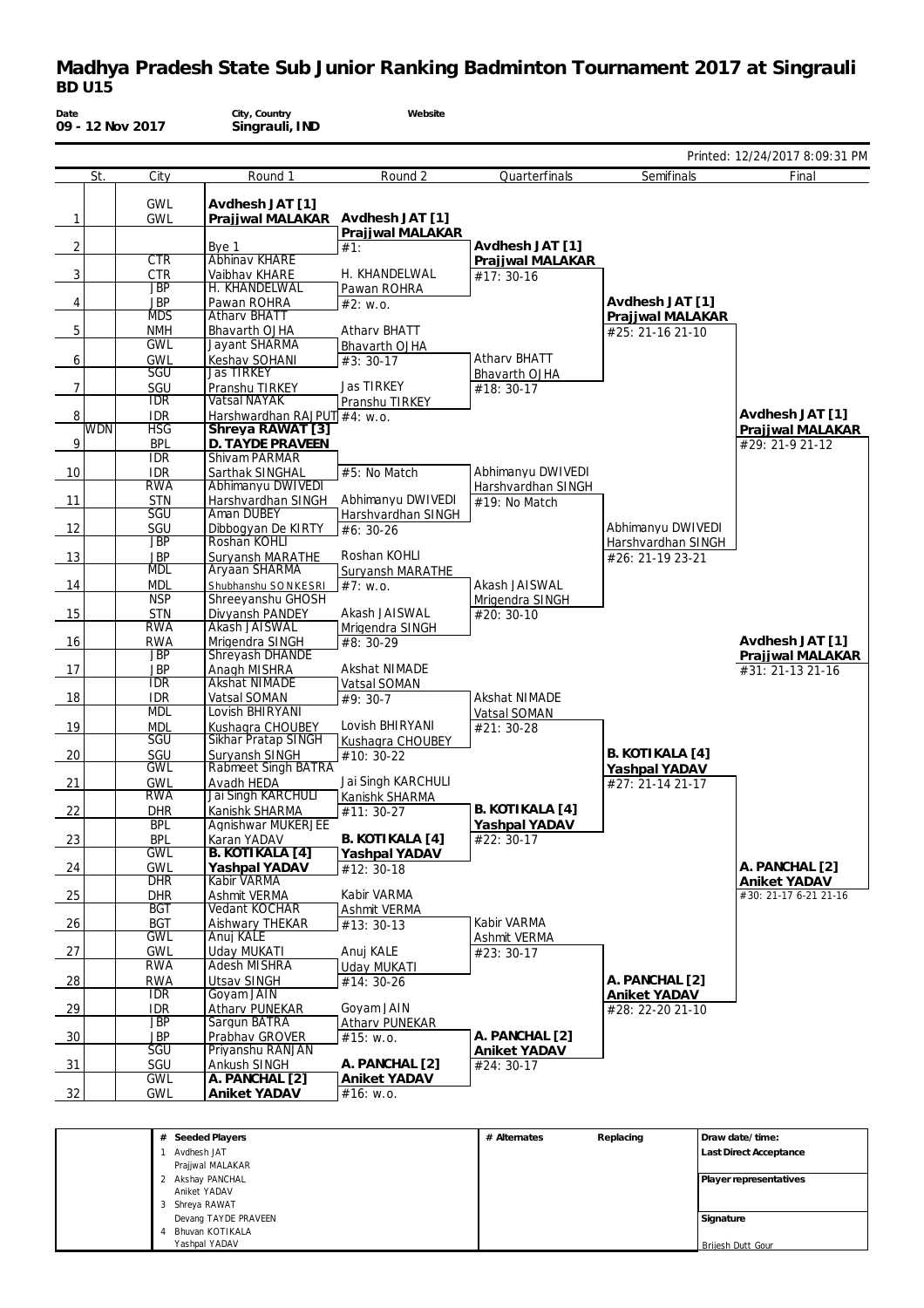

| Briurnika verkivia<br>$\overline{4}$ |                   |
|--------------------------------------|-------------------|
| Drishti RAJEEV<br>b.                 |                   |
| 6 Shriva DUBEY                       | Signature         |
| Paridhi CHAUDHARI                    |                   |
| Shivani CHOUDHARY<br>Q               | Briiesh Dutt Gour |